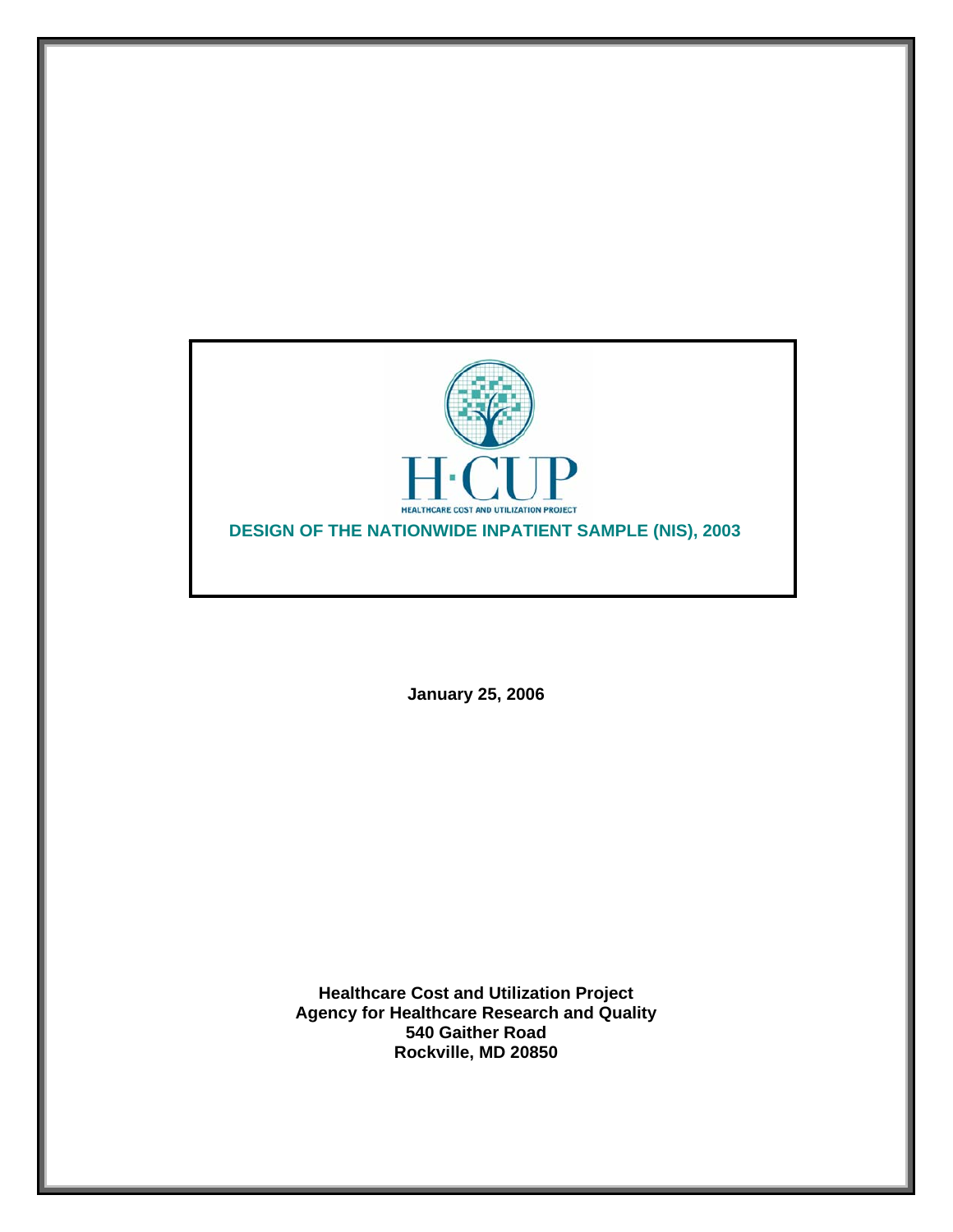# **TABLE OF CONTENTS**

| Changes to Sampling and Weighting Strategy Beginning with the 1998 NIS ii |  |
|---------------------------------------------------------------------------|--|
|                                                                           |  |
|                                                                           |  |
|                                                                           |  |
|                                                                           |  |
|                                                                           |  |
|                                                                           |  |
|                                                                           |  |
|                                                                           |  |
|                                                                           |  |
|                                                                           |  |
|                                                                           |  |
|                                                                           |  |
|                                                                           |  |
|                                                                           |  |
|                                                                           |  |
|                                                                           |  |
|                                                                           |  |
|                                                                           |  |
| Change to Hospital Sampling Procedure Beginning with the 1998 NIS 14      |  |
|                                                                           |  |
|                                                                           |  |
|                                                                           |  |
|                                                                           |  |
|                                                                           |  |
|                                                                           |  |
|                                                                           |  |
|                                                                           |  |
|                                                                           |  |
|                                                                           |  |
|                                                                           |  |
|                                                                           |  |
|                                                                           |  |
|                                                                           |  |
|                                                                           |  |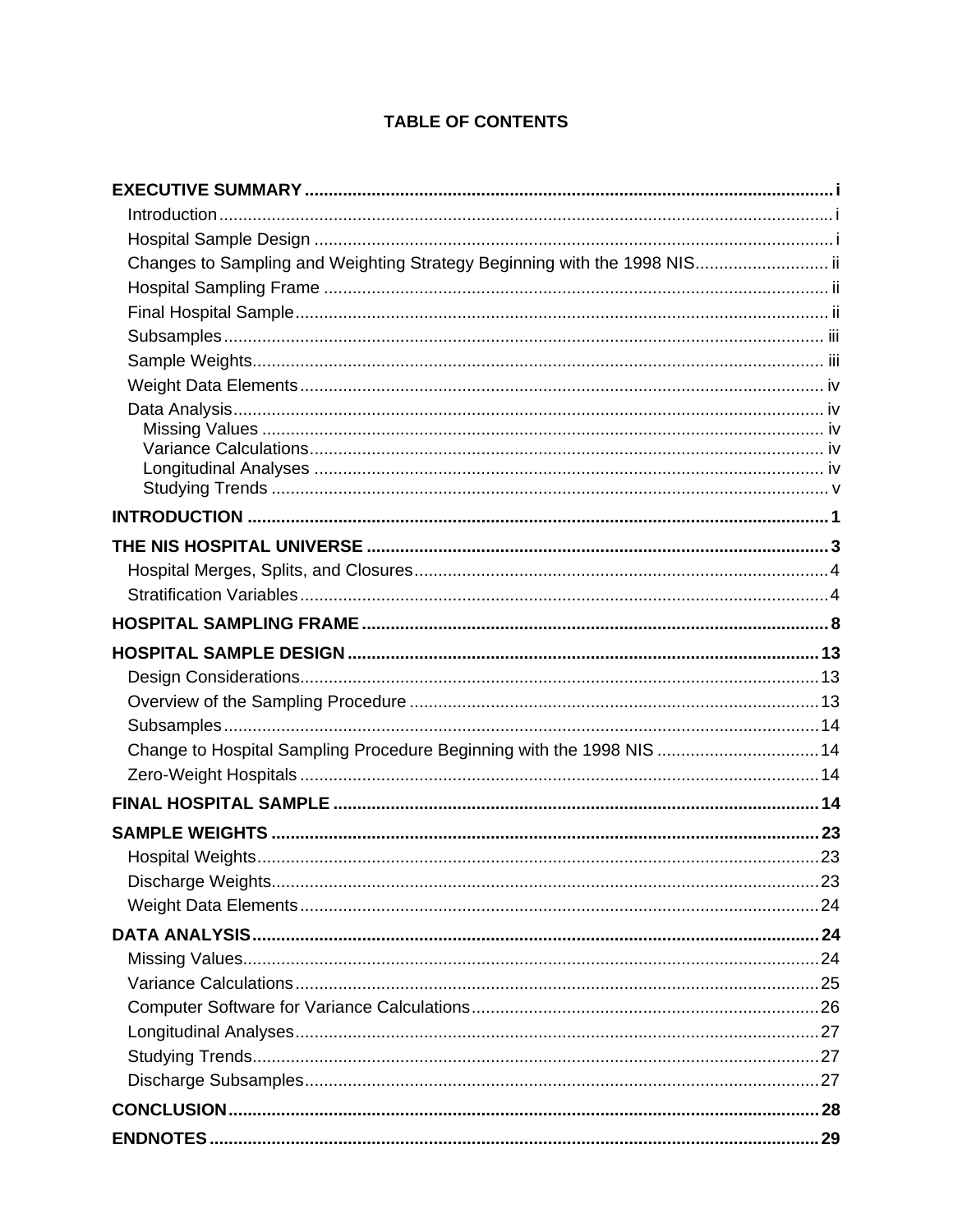## **INDEX OF TABLES**

# **INDEX OF FIGURES**

| Figure 4: Number of Hospitals in the 2003 Universe, Frame, and Sample for Frame States11 |  |
|------------------------------------------------------------------------------------------|--|
|                                                                                          |  |
|                                                                                          |  |
|                                                                                          |  |
| Figure 8: Number of Hospitals in 2003 Universe, Frame, Sample, Target, and Surplus, by   |  |
|                                                                                          |  |
|                                                                                          |  |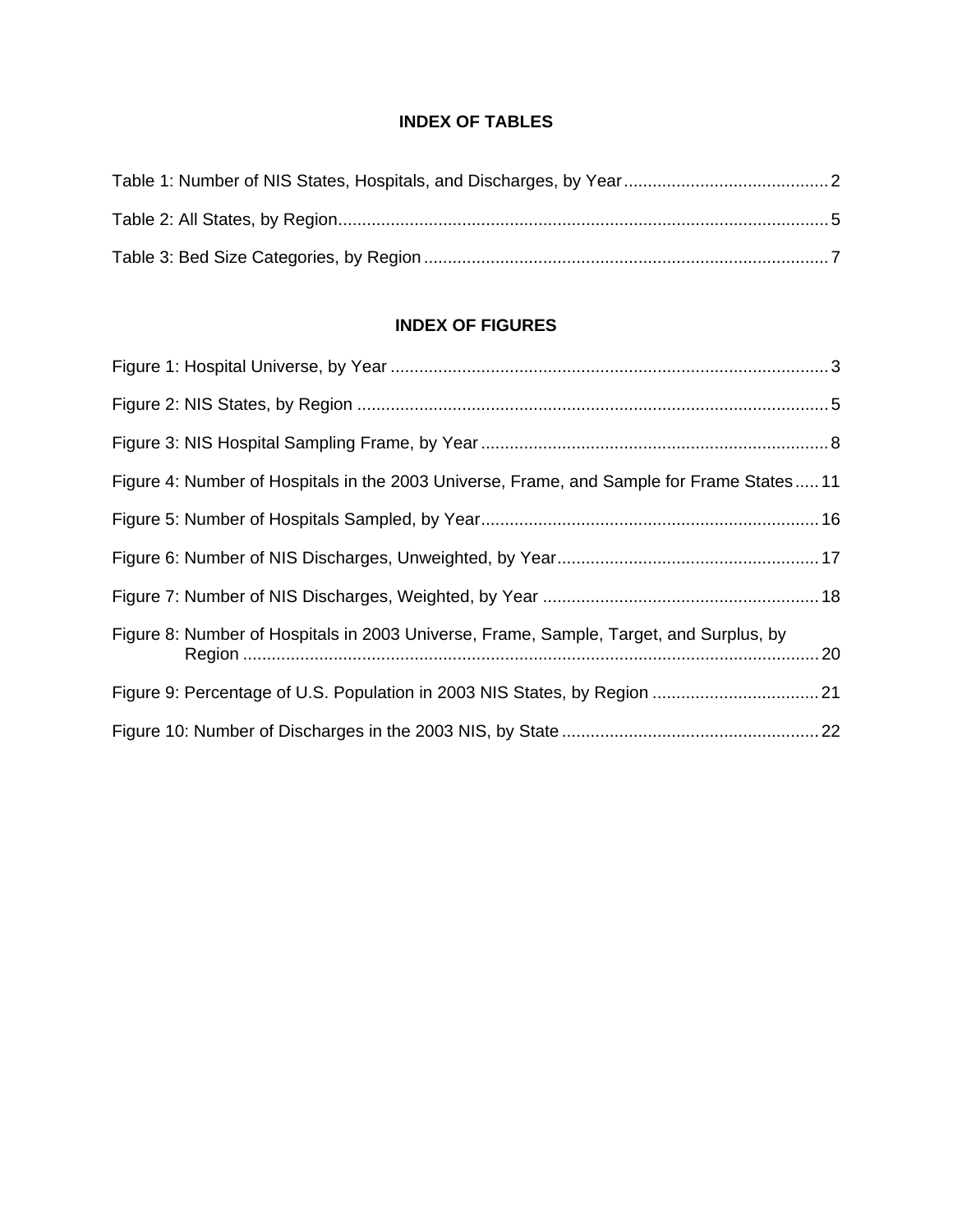## **EXECUTIVE SUMMARY**

#### <span id="page-3-0"></span>**Introduction**

The Nationwide Inpatient Sample (NIS) is one of a family of databases and software tools developed as part of the Healthcare Cost and Utilization Project (HCUP), a Federal-State-Industry partnership sponsored by the Agency for Healthcare Research and Quality (AHRQ). The NIS is the largest nationwide all-payer hospital inpatient care database in the U.S. Each year the NIS contains data from approximately seven to eight million hospital stays – all discharge records from nearly 1,000 hospitals selected from HCUP State Inpatient Databases (SID) data.

The HCUP NIS team developed the NIS to provide analyses of hospital utilization, charges, and quality of care across the United States. This report describes the NIS sample and weights, summarizes the contents of the 2003 NIS, and discusses data analysis issues. Previous NIS releases covered 1988 through 2002. This document highlights cumulative information for all previous years to provide a longitudinal view of the database. Once again, we have enhanced the nationwide representation of the sample by incorporating data from additional HCUP State Partners. The 2003 NIS includes data from 37 states, two more than the 2002 NIS.

#### **Hospital Sample Design**

The NIS sampling frame included all community, non-rehabilitation hospitals in the SID that could be matched to the corresponding American Hospital Association (AHA) Annual Survey data. Based on data from 37 states, there were 3,763 hospitals in the 2003 sampling frame, a 5.4% increase from the 2002 NIS. The target universe includes all acute care discharges from non-rehabilitation, community hospitals in the United States. There were 4,836 hospitals in the target universe in 2003.

The NIS is a stratified probability sample of hospitals in the frame, with sampling probabilities calculated to select 20% of the universe contained in each stratum. The overall objective was to select a sample of hospitals representative of the target universe. With this objective in mind, we defined NIS sampling strata based on the following five hospital characteristics contained in the AHA hospital files:

- 1. Geographic Region Northeast, Midwest, West, and South
- 2. Control public, private not-for-profit, and proprietary
- 3. Location urban or rural
- 4. Teaching Status teaching or non-teaching
- 5. Bed Size small, medium, and large.

After stratifying the universe of hospitals, we randomly selected up to 20% of the total number of U.S. hospitals within each stratum. If a stratum contained too few frame hospitals, then all were selected for the NIS, subject to sampling restrictions specified by states. The resulting sample for 2003 included 994 hospitals, representing 20.6% of the total hospital universe of 4,836 hospitals.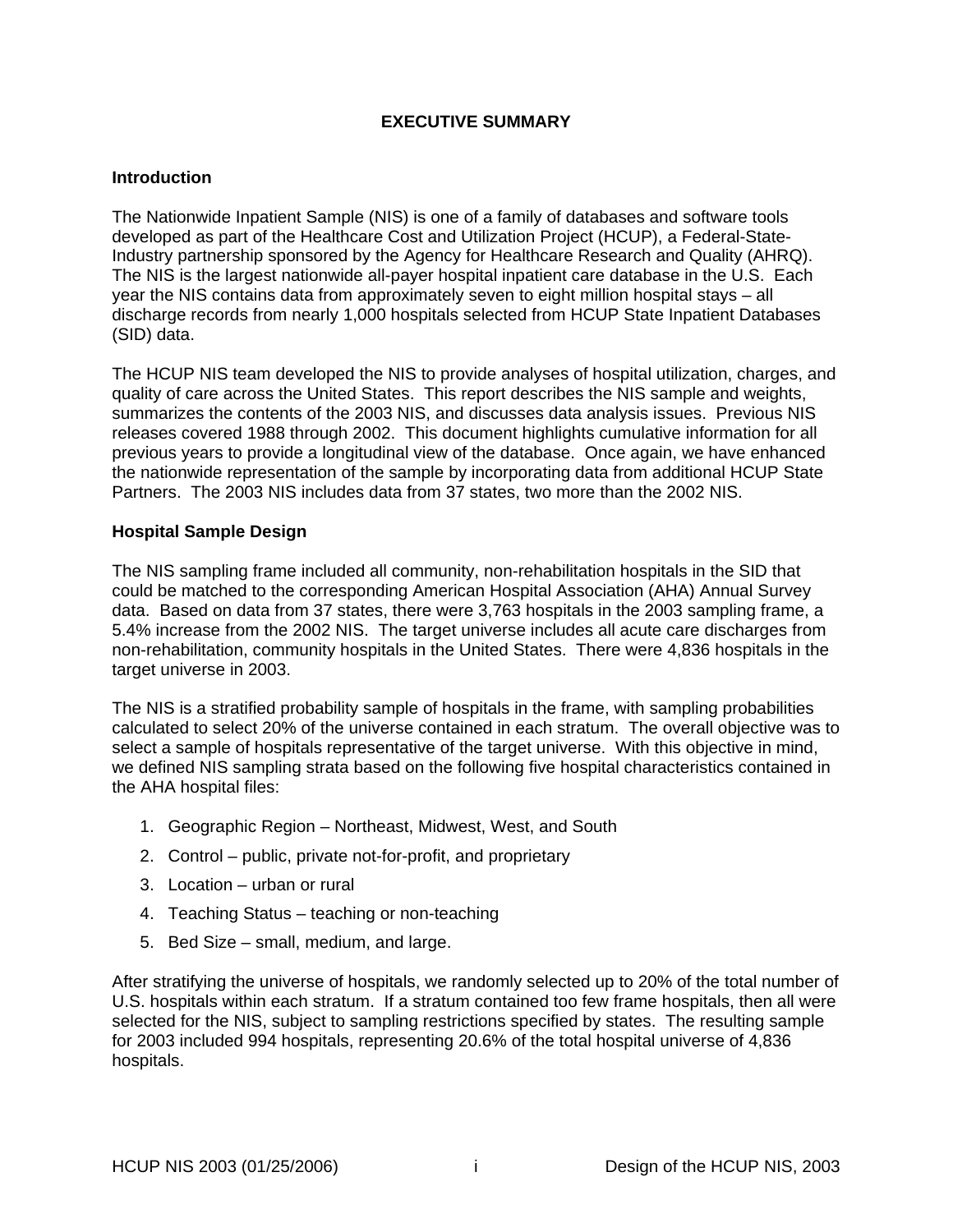## <span id="page-4-0"></span>**Changes to Sampling and Weighting Strategy Beginning with the 1998 NIS**

Given the increase in the number of contributing states, the NIS team evaluated and revised the sampling and weighting strategy for 1998 and subsequent data years in order to best represent the U.S. These changes included:

- Revising definitions of the strata variables
- Excluding rehabilitation hospitals from the NIS hospital universe
- Changing the calculation of hospital universe discharges for the weights.

Also, beginning with the 1998 NIS sampling procedures, all frame hospitals within a stratum have an equal probability of selection for the sample, regardless of whether they had appeared in prior NIS samples. This deviates from the procedure used for earlier samples, which maximized the longitudinal component of the NIS series. A full description of the evaluation and revision of the NIS sampling strategy for 1998 and subsequent data years can be found in the special report, *Changes in NIS Sampling and Weighting Strategy for 1998*. This document is available on the 2003 NIS Documentation CD-ROM and on the HCUP User Support Website at [http://www.hcup-us.ahrq.gov/db/nation/nis/nisrelatedreports.jsp.](http://www.hcup-us.ahrq.gov/db/nation/nis/nisrelatedreports.jsp)

## **Hospital Sampling Frame**

The 2003 NIS sampling frame included data provided by 37 HCUP State Partners. On average, 97% of the hospital universe is included in the sampling frame for all but five of these states. Two State Partners – Hawaii and South Carolina – limited the number of state hospitals included in the frame to between 70 and 85 percent. (Restrictions from other states did not have an appreciable effect on the percentage of hospitals in the sampling frame.) Texas, supplied data from only 73% of the state's hospitals because some Texas hospitals, mostly small rural facilities, are exempt from statutory reporting requirements. Minnesota supplied data from only 88% of the state's hospitals to HCUP because a few Minnesota hospitals do not participate in the project. There are no apparent significant differences between the characteristics of participating and non-participating Minnesota hospitals. We omitted 33 Michigan hospitals that did not report total charges from the sampling frame, leaving 70% of Michigan hospitals in the frame.

While 20% of the hospitals in each region are selected for the NIS, the comprehensiveness of the sampling frame varies by region. In the Northeast, 91.9% of hospitals are included in the sampling frame, compared with 90.4% in the Midwest (a 14% increase from 2002), 78.6% in the West (an 8% increase from 2002); and 63.1% in the South. Because the NIS sampling frame has a disproportionate representation of the more populous states and includes hospitals with more annual discharges, its comprehensiveness in terms of discharges is higher. The states in the NIS sampling frame contain 97.6% of the population in the Northeast, 99.0% in the Midwest, 92.0% in the West, and 81.3% in the South. Overall, the 2003 NIS sampling frame comprises 77.8% of all U.S. hospitals and covers 90.8% of the U.S. population.

## **Final Hospital Sample**

The final 2003 sample included 7,977,728 discharges from 994 hospitals selected from all 37 frame states. Hospitals were sampled throughout each region of the United States. In the Northeast and Midwest, where a higher proportion of states are represented, relatively fewer hospitals are sampled from each state than in the South and West, where the proportion of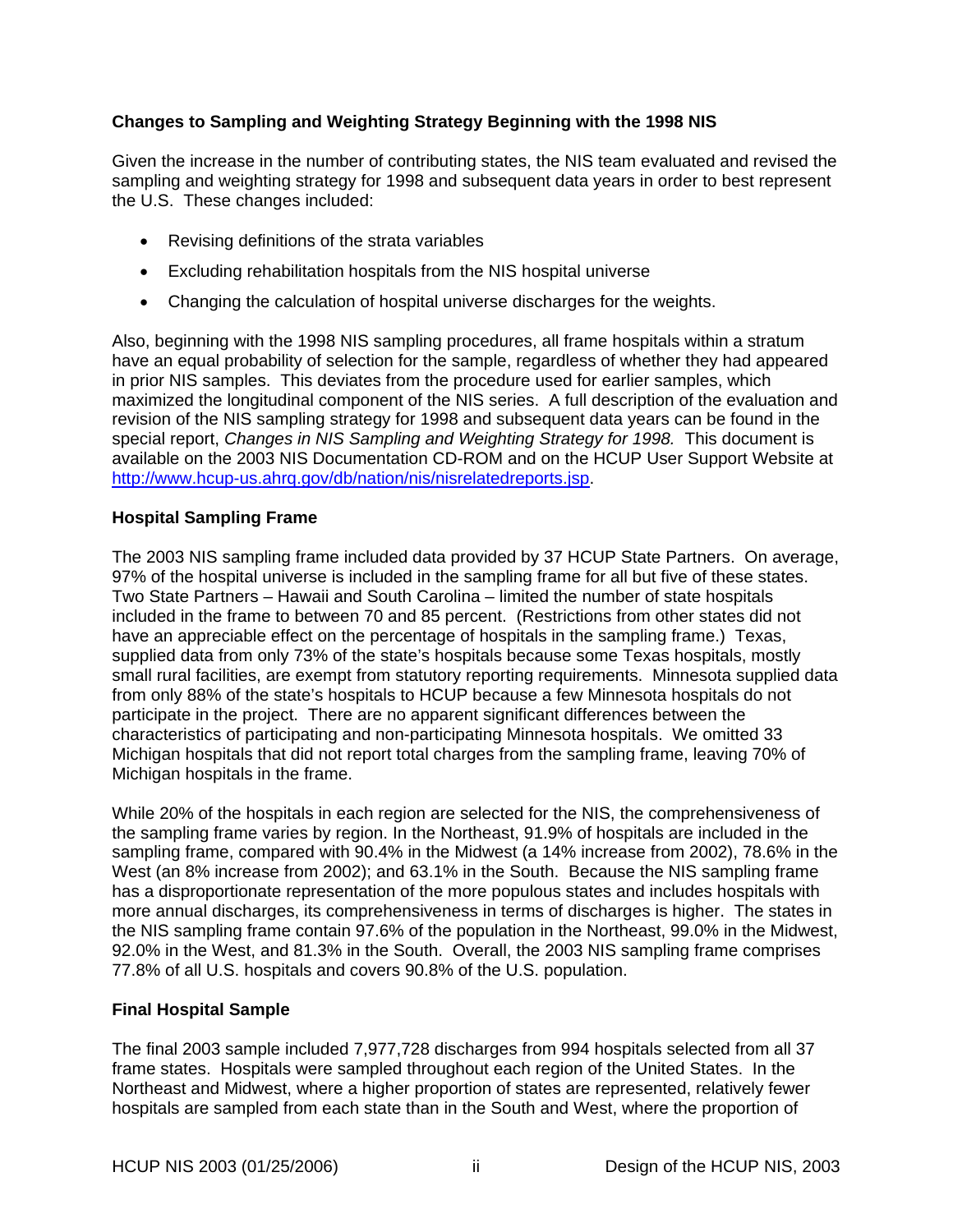<span id="page-5-0"></span>states in the NIS is lower. Since the inception of the original 1988 NIS, its scope has expanded across several dimensions:

- The number of states has increased from 8 to 37.
- The number of hospitals has increased from 759 to 994.
- The number of discharges has increased from 5.2 million to nearly 8 million.

The additional states have enhanced the representation of the nationwide population. The 2003 NIS includes data from 37 states – two more states than the 2002 NIS and 29 more states than the original 1988 NIS. The states added to the 2003 NIS have increased the percentage of population represented in the Midwest and the West. With the addition of Indiana, the percentage of Midwest population represented in the NIS increased from 90% for 2002 to 99% for 2003. With the return of Arizona, the percentage of Western population represented in the NIS increased from 84% to 92 percent.

Ideally, relationships among outcomes and their correlates estimated from the NIS should accurately represent all U.S. hospitals. However, when creating nationwide estimates, it is advisable to check these estimates against other data sources, if available. For example, the National Hospital Discharge Survey ([http://www.cdc.gov/nchs/about/major/hdasd/nhds.htm\)](http://www.cdc.gov/nchs/about/major/hdasd/nhds.htm) can provide benchmarks against which to verify national estimates for hospitalizations with more than 5,000 cases.

The *NIS Comparison Report* assesses the accuracy of NIS estimates. The most recent report is available on the NIS Documentation CD-ROM and provides a comparison of a previous year's NIS with other data sources. The updated report for the current NIS will be posted on the HCUP User Support Website [\(http://www.hcup-us.ahrq.gov/db/nation/nis/nisrelatedreports.jsp\)](http://www.hcup-us.ahrq.gov/db/nation/nis/nisrelatedreports.jsp) as soon as it is completed.

#### **Subsamples**

Two non-overlapping 10% subsamples of discharges were drawn from the NIS file for several reasons pertaining to data analysis. One reason for creating the subsamples was to reduce processing costs for selected studies that will not require the entire NIS. Another reason is that the two subsamples may be used to validate models and obtain unbiased estimates of standard errors. The subsamples were selected by drawing every tenth discharge, starting with two different, randomly-selected starting points. Having a different starting point for each of the two subsamples guaranteed that the resulting subsamples would not overlap.

## **Sample Weights**

It is necessary to incorporate sample weights to obtain nationwide estimates. Therefore, sample weights were developed separately for hospital- and discharge-level analyses. Within a stratum, each NIS sample hospital's universe weight is equal to the number of universe hospitals it represents during the year. Since 20% of the AHA universe hospitals in each stratum are sampled when possible, the hospital weights (HOSPWT) are usually near five. The calculations for discharge-level sampling weights (DISCWT) are similar to the calculations for hospital-level sampling weights. In the 10% subsamples, each discharge has a 10% chance of being drawn. Therefore, the discharge weights (DISCWT10) are multiplied by 10 for each of the subsamples. Because the 10% subsamples are based on samples of discharges, each hospital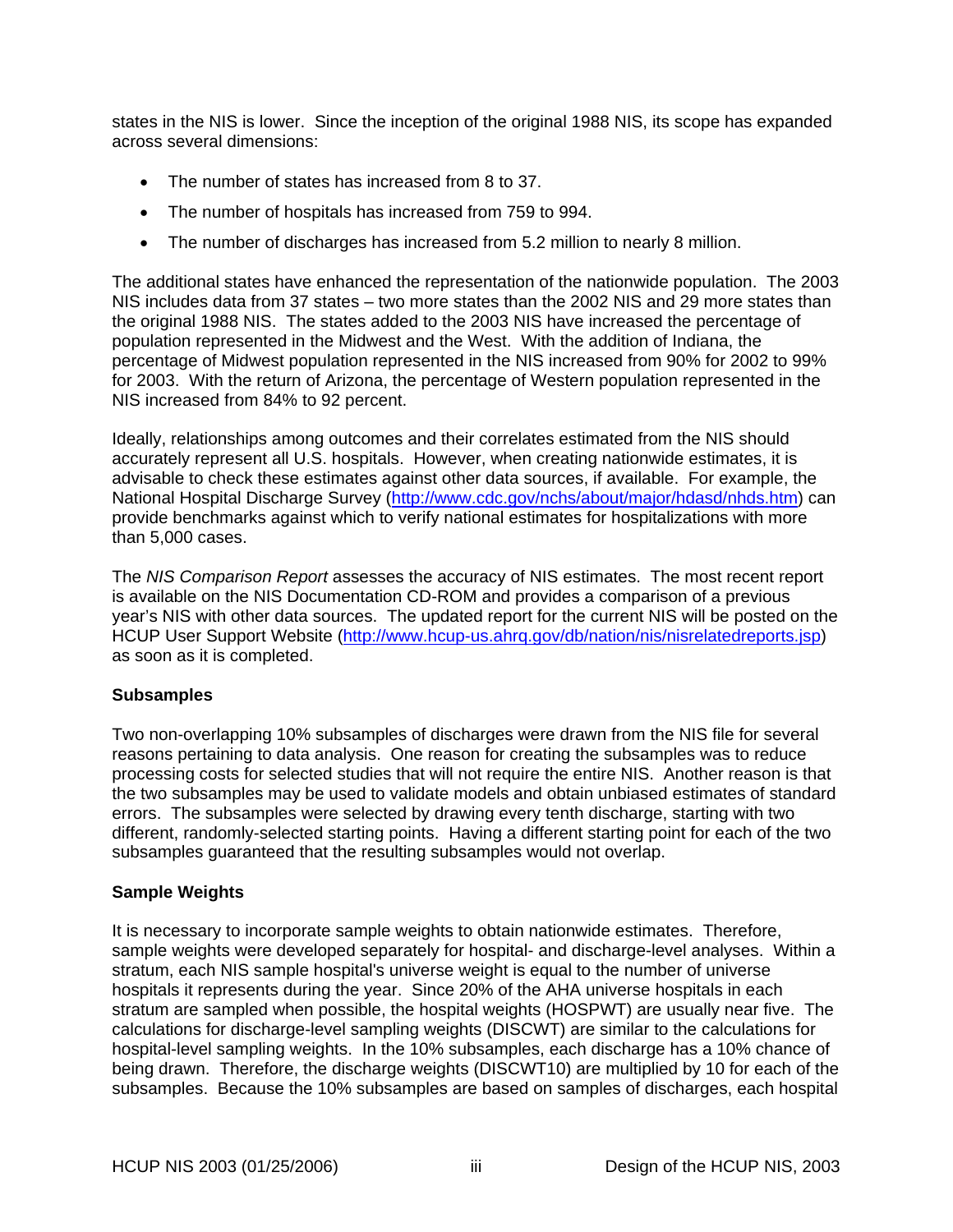<span id="page-6-0"></span>is represented in the subsamples. Thus, no adjustment is required for the hospital weight when using the subsamples.

## **Weight Data Elements**

To produce nationwide estimates, use the discharge weights to extrapolate sampled discharges in the Core file to the discharges from all U.S. community, non-rehabilitation hospitals. For the 2000 NIS, use DISCWT to create nationwide estimates for all analyses except those that involve total charges, and use DISCWTCHARGE to create nationwide estimates of total charges. For all other years of the NIS, DISCWTCHARGE is not required, and DISCWT (DISCWT\_U prior to the 1998 NIS) should be used to create all estimates. For a 10% subsample file, use the corresponding subsample discharge weight, DISCWT10 (D10CWT\_U prior to the 1998 NIS) or DISCWTCHARGE10.

#### **Data Analysis**

#### Missing Values

Missing data values can compromise the quality of estimates. If the outcome for discharges with missing values is different from the outcome for discharges with valid values, then sample estimates for that outcome will be biased and will not accurately represent the discharge population. Also, when estimating totals for non-negative variables with missing values, sums would tend to be underestimated because the cases with missing values would be omitted from the calculations. Several techniques are available to help overcome this bias. One strategy is to impute acceptable values to replace missing values. Another strategy is to use sample weight adjustments to compensate for missing values. Descriptions of such data preparation and adjustment are outside the scope of this report; however, it is recommended that researchers evaluate and adjust for missing data, if necessary.

#### Variance Calculations

It may be important for researchers to calculate a measure of precision for some estimates based on the NIS sample data. Variance estimates must take into account both the sampling design and the form of the statistic. Standard formulas for a stratified, single-stage cluster sample without replacement may be used to calculate statistics and their variances in most applications.

Examples of the use of SAS, SUDAAN, and STATA to calculate variances in the NIS are presented in the special report: *Calculating Nationwide Inpatient Sample Variances*. This report is available on the NIS Documentation CD-ROM and on the HCUP User Support Website at [http://www.hcup-us.ahrq.gov/db/nation/nis/nisrelatedreports.jsp.](http://www.hcup-us.ahrq.gov/db/nation/nis/nisrelatedreports.jsp)

#### Longitudinal Analyses

All frame hospitals within a stratum have an equal probability of being selected for the sample, regardless of whether they have appeared in prior NIS samples. This deviates from the procedure used for earlier samples, prior to data year 1998, which maximized the longitudinal component of the NIS series. Hospitals that continue in the NIS for multiple consecutive years are a subset of the NIS hospitals for any one of those years. Consequently, longitudinal analyses of hospital-level outcomes may be biased if they are based on any subset of NIS hospitals limited to continuous NIS membership. The analyses may be more efficient (e.g.,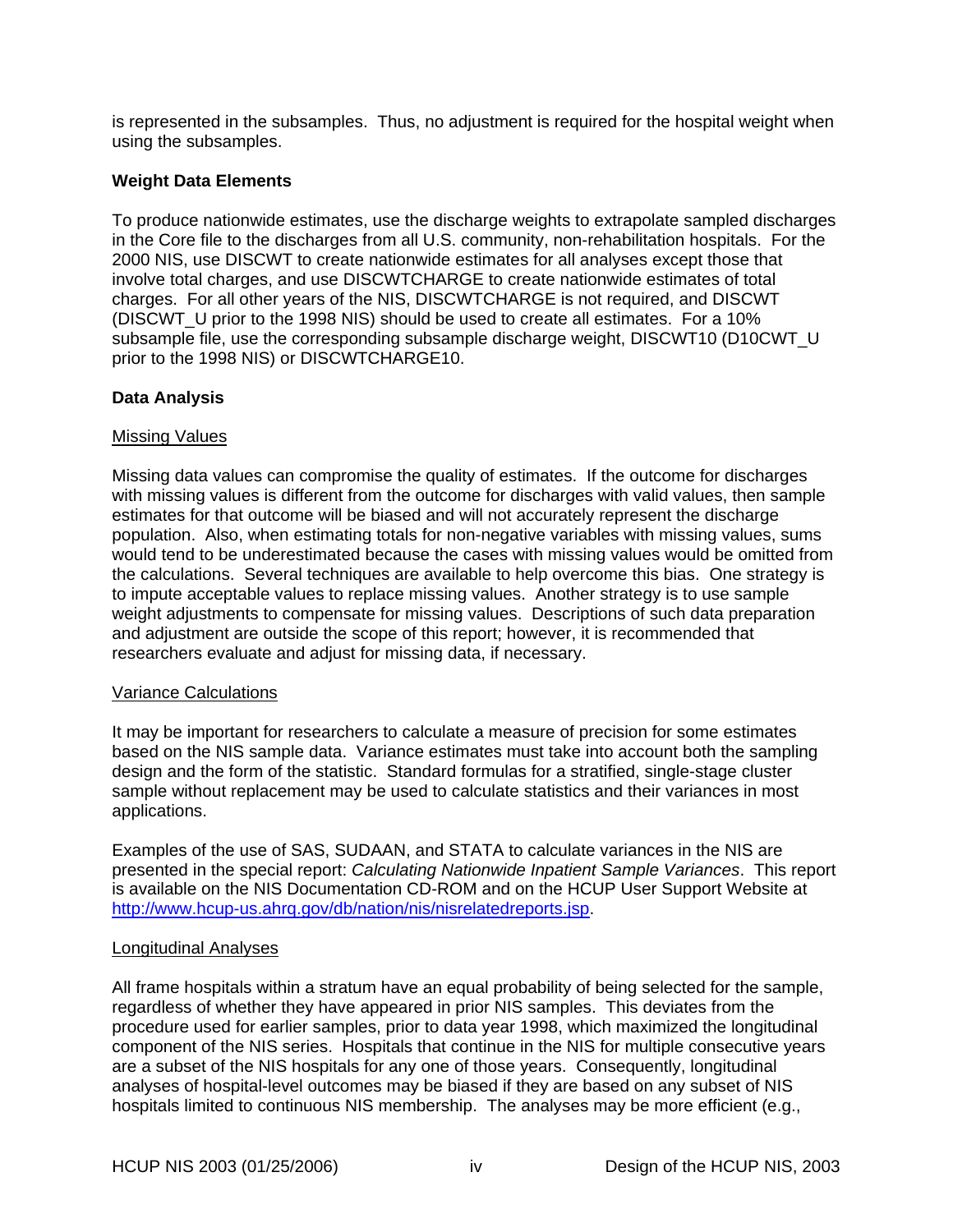<span id="page-7-0"></span>produce more precise estimates) if they account for the potential correlation between repeated measures on the same hospital over time.

#### Studying Trends

When studying trends over time using the NIS, be aware that the sampling frame for the NIS changes over time. Because more states have been added, estimates from earlier years of the NIS may be subject to more sampling bias than later years of the NIS. In order to facilitate analysis of trends using multiple years of NIS data, an alternate set of NIS discharge and hospital weights for the 1988-1997 HCUP NIS were developed. These alternative weights were calculated in the same way as the weights for the 1998 and later years of the NIS. The special report, *[Using the HCUP Nationwide Inpatient Sample to Estimate Trends](http://www.hcup-us.ahrq.gov/reports/TrendReport2005_1.pdf)*, includes details regarding the alternate weights and other recommendations for trends analysis. Both the NIS Trends Report and the alternative weights are available on the HCUP-US web site under Methods Series (http://www.hcup-us.ahrq.gov/reports/methods.jsp). The NIS Trends Report is also available on the NIS Documentation CD-ROM.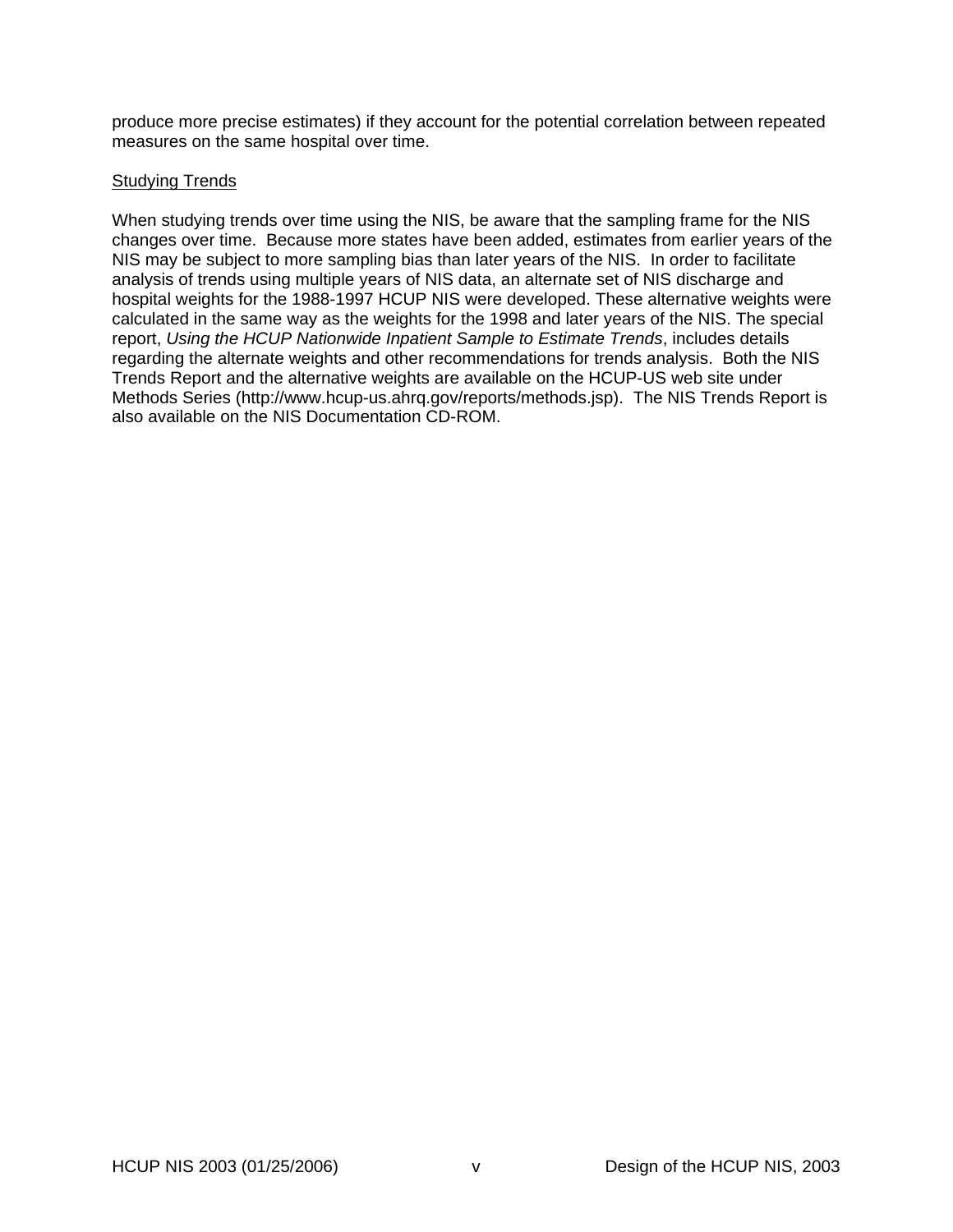## <span id="page-8-0"></span>**INTRODUCTION**

The Nationwide Inpatient Sample (NIS) is one of a family of databases and software tools developed as part of the Healthcare Cost and Utilization Project (HCUP), a Federal-State-Industry partnership sponsored by the Agency for Healthcare Research and Quality (AHRQ). The NIS is the largest nationwide all-payer hospital inpatient care database in the U.S. Each year the NIS contains data from approximately seven to eight million hospital stays – all discharge records from nearly 1,000 hospitals selected from HCUP State Inpatient Databases (SID) data.

The HCUP NIS team developed the NIS to facilitate analyses of hospital utilization, charges, and quality of care across the United States. Potential research issues focus on both discharge- and hospital-level outcomes. Discharge outcomes of interest include trends in inpatient treatments with respect to:

- Frequency
- Charges
- Lengths of stay
- Effectiveness
- Quality of care
- Appropriateness
- Access to hospital care.

Hospital-level outcomes of interest include:

- Mortality rates
- Complication rates
- Patterns of care
- Diffusion of technology
- Trends toward specialization.

These and other outcomes are of interest for the nation as a whole and for policy-relevant inpatient subgroups defined by diagnoses and procedures, geographic region, patient demographics, hospital characteristics, and pay sources.

This report focuses on the NIS sample and weights, summarizes the contents of the 2003 NIS, and discusses data analysis issues. The 2003 NIS includes data for calendar year 2003, while previous NIS releases covered 1988 through 2002. This document highlights cumulative information for all previous years to provide a longitudinal view of the database.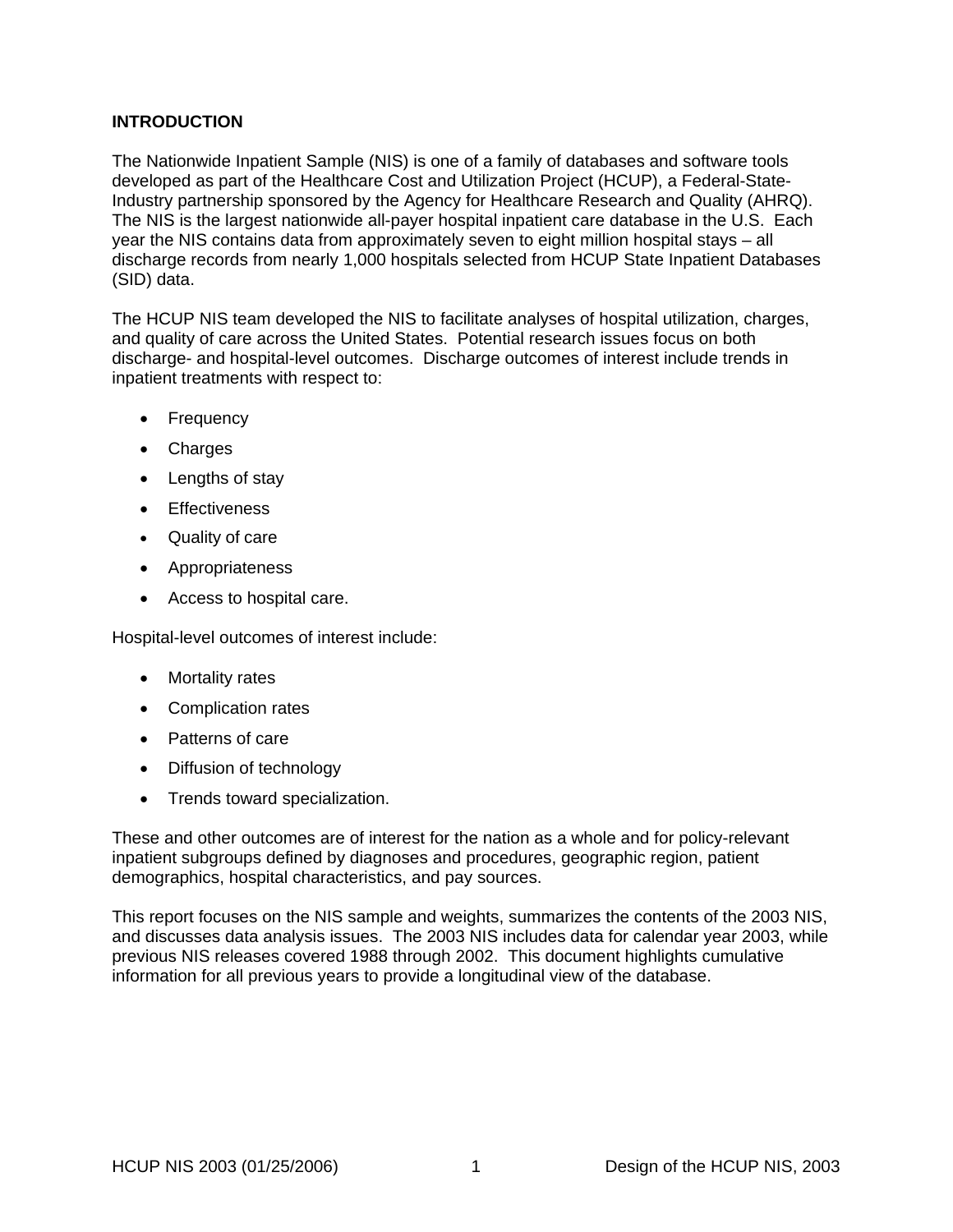<span id="page-9-0"></span>[Table 1](#page-9-1) displays the number of states, hospitals, and discharges in each year and reveals the increase in the number of participating states over time. The two additional states in the 2003 NIS have enhanced the nationwide representation of the sample, making this the most comprehensive NIS to date. Note that one state that appeared in previous years of the NIS, Maine, was unable to provide data for the 2003 NIS.

<span id="page-9-1"></span>

| <b>Calendar</b><br>Year | <b>States in the Frame</b>                                                                     | <b>Number of</b><br><b>States</b> | <b>Sample</b><br><b>Hospitals</b> | <b>Sample</b><br><b>Discharges</b> |
|-------------------------|------------------------------------------------------------------------------------------------|-----------------------------------|-----------------------------------|------------------------------------|
| 1988                    | California, Colorado, Florida, Iowa,<br>Illinois, Massachusetts, New Jersey, and<br>Washington | 8                                 | 758                               | 5,265,756                          |
| 1989                    | Added Arizona, Pennsylvania, and<br>Wisconsin                                                  | 11                                | 875                               | 6,110,064                          |
| 1990                    | No new additions                                                                               | 11                                | 861                               | 6,268,515                          |
| 1991                    | No new additions                                                                               | 11                                | 847                               | 6,156,188                          |
| 1992                    | No new additions                                                                               | 11                                | 838                               | 6,195,744                          |
| 1993                    | Added Connecticut, Kansas, Maryland,<br>New York, Oregon, and South Carolina                   | 17                                | 913                               | 6,538,976                          |
| 1994                    | No new additions                                                                               | 17                                | 904                               | 6,385,011                          |
| 1995                    | Added Missouri and Tennessee                                                                   | 19                                | 938                               | 6,714,935                          |
| 1996                    | No new additions                                                                               | 19                                | 906                               | 6,542,069                          |
| 1997                    | Added Georgia, Hawaii, and Utah                                                                | 22                                | 1012                              | 7,148,420                          |
| 1998                    | No new additions                                                                               | 22                                | 984                               | 6,827,350                          |
| 1999                    | Added Maine and Virginia                                                                       | 24                                | 984                               | 7,198,929                          |
| 2000                    | Added Kentucky, North Carolina, Texas,<br>and West Virginia                                    | 28                                | 994                               | 7,450,992                          |
| 2001                    | Added Michigan, Minnesota, Nebraska,<br>Rhode Island, and Vermont                              | 33                                | 986                               | 7,452,727                          |
| 2002                    | Added Nevada, Ohio, and South Dakota;<br>Dropped Arizona                                       | 35                                | 995                               | 7,853,982                          |
| 2003                    | Added Arizona, Indiana and New<br>Hampshire; Dropped Maine                                     | 37                                | 994                               | 7,977,728                          |

|  | Table 1: Number of NIS States, Hospitals, and Discharges, by Year |  |
|--|-------------------------------------------------------------------|--|
|--|-------------------------------------------------------------------|--|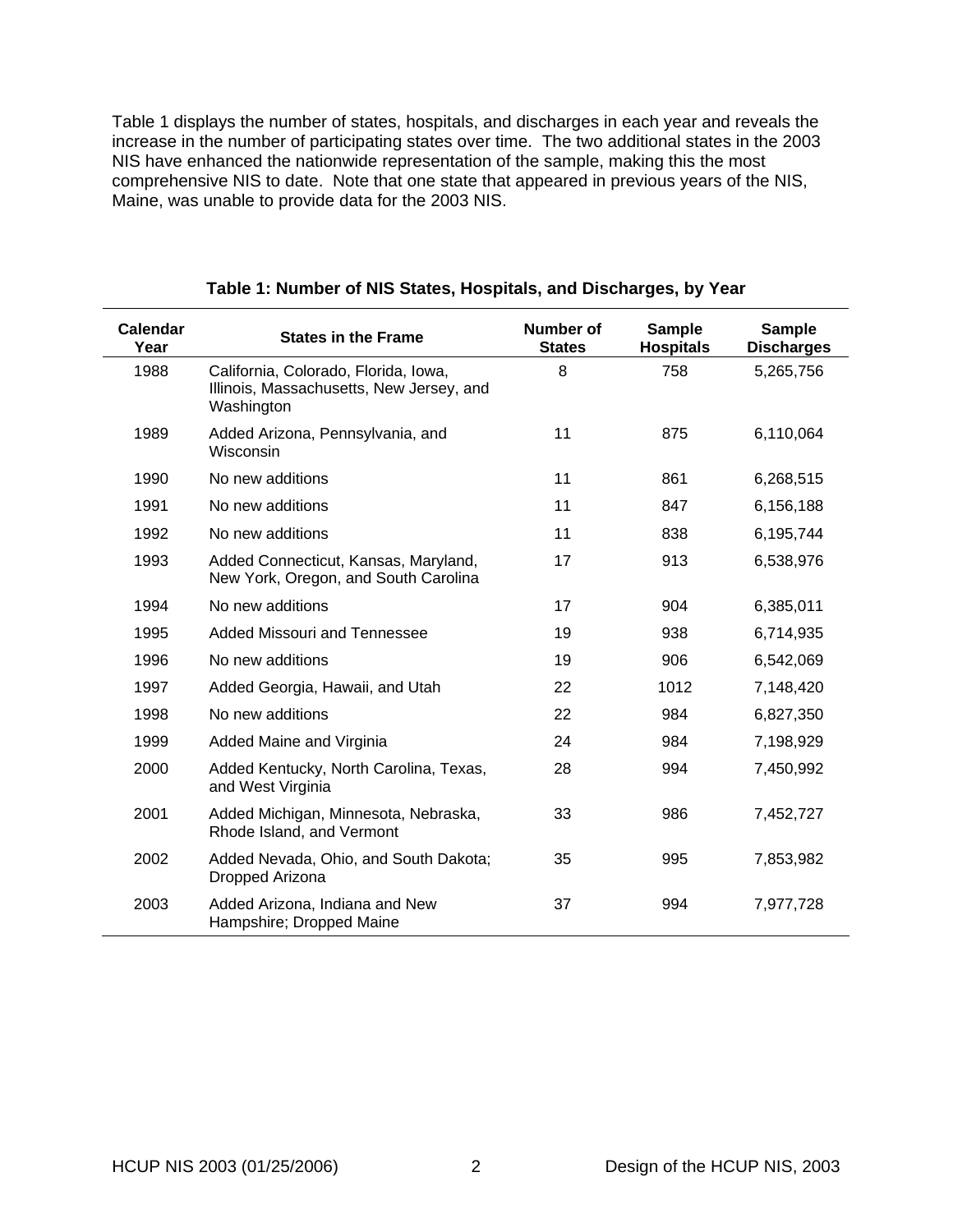#### <span id="page-10-0"></span>**THE NIS HOSPITAL UNIVERSE**

The hospital universe is defined as all hospitals located in the U.S. open during any part of the calendar year and designated as community hospitals in the American Hospital Association (AHA) Annual Survey. The AHA defines community hospitals as follows: "All nonfederal shortterm general and other specialty hospitals, excluding hospital units of institutions." Consequently, Veterans Hospitals and other Federal facilities (Department of Defense and Indian Health Service) are excluded. Beginning with the 1998 NIS, we excluded short-term rehabilitation hospitals from the universe because the type of care provided and the characteristics of the discharges from these facilities were markedly different from other shortterm hospitals. [Figure 1](#page-10-1) displays the number of universe hospitals for each year based on the AHA Annual Survey. Between the years 1988-2001, a steady decline in the number of hospitals is evident. However, beginning in 2002, the number of universe hospitals has stabilized.

<span id="page-10-1"></span>

**Figure 1: Hospital Universe, by Year[1](#page-37-0)**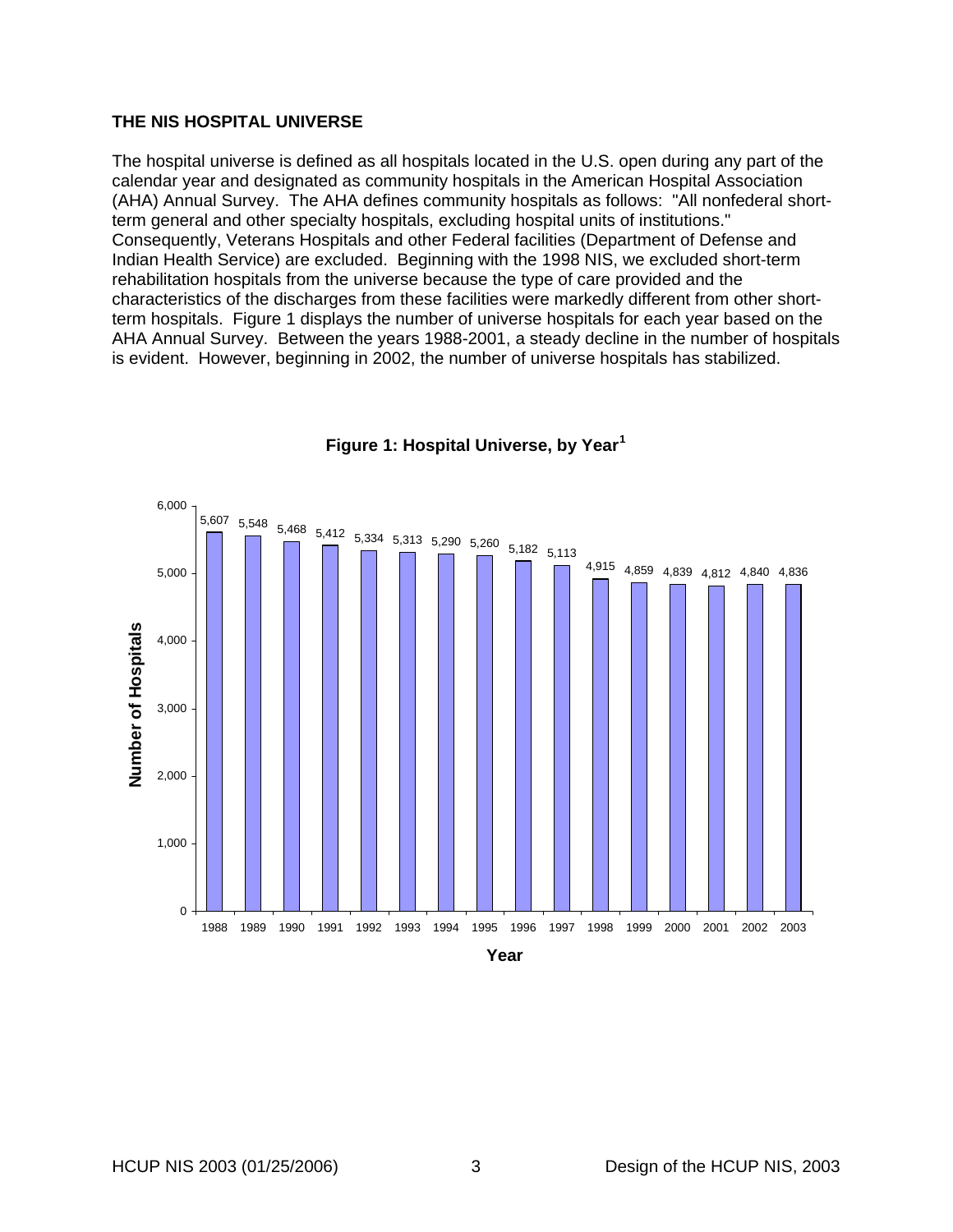## <span id="page-11-0"></span>**Hospital Merges, Splits, and Closures**

All U.S. hospital entities designated as community hospitals in the AHA hospital file, except short-term rehabilitation hospitals, were included in the hospital universe. Therefore, when two or more community hospitals merged to create a new community hospital, the original hospitals and the newly-formed hospital were all considered separate hospital entities in the universe during the year they merged. Similarly, if a community hospital split, the original hospital and all newly-created community hospitals were treated as separate entities in the universe during the year this occurred. Finally, community hospitals that closed during a given year were included in the hospital universe, as long as they were in operation during some part of the calendar year.

#### **Stratification Variables**

Given the increase in the number of contributing states, the NIS team evaluated and revised the sampling and weighting strategy for 1998 and subsequent data years, in order to best represent the U.S. This included changes to the definitions of the strata variables, the exclusion of rehabilitation hospitals from the NIS hospital universe, and a change to the calculation of hospital universe discharges for the weights. A full description of this process can be found in the special report on *Changes in NIS Sampling and Weighting Strategy for 1998.* This report is available on the 2003 NIS Documentation CD-ROM and on the HCUP User Support Website at [http://www.hcup-us.ahrq.gov/db/nation/nis/nisrelatedreports.jsp.](http://www.hcup-us.ahrq.gov/db/nation/nis/nisrelatedreports.jsp) (A description of the sampling procedures and definitions of strata variables used from 1988 through 1997 can be found in the special report: *Design of the HCUP Nationwide Inpatient Sample, 1997.* This report is available on the 1997 NIS Documentation CD-ROM and on the HCUP User Support Website.)

The NIS sampling strata were defined based on five hospital characteristics contained in the AHA hospital files. Beginning with the 1998 NIS, the stratification variables were defined as follows:

1. *Geographic Region – Northeast, Midwest, West, and South*. This is an important stratification variable because practice patterns have been shown to vary substantially by region. For example, lengths of stay tend to be longer in East Coast hospitals than in West Coast hospitals. [Figure 2](#page-12-1) highlights the NIS states in gray, and [Table 2](#page-12-2) lists the states that comprise each region.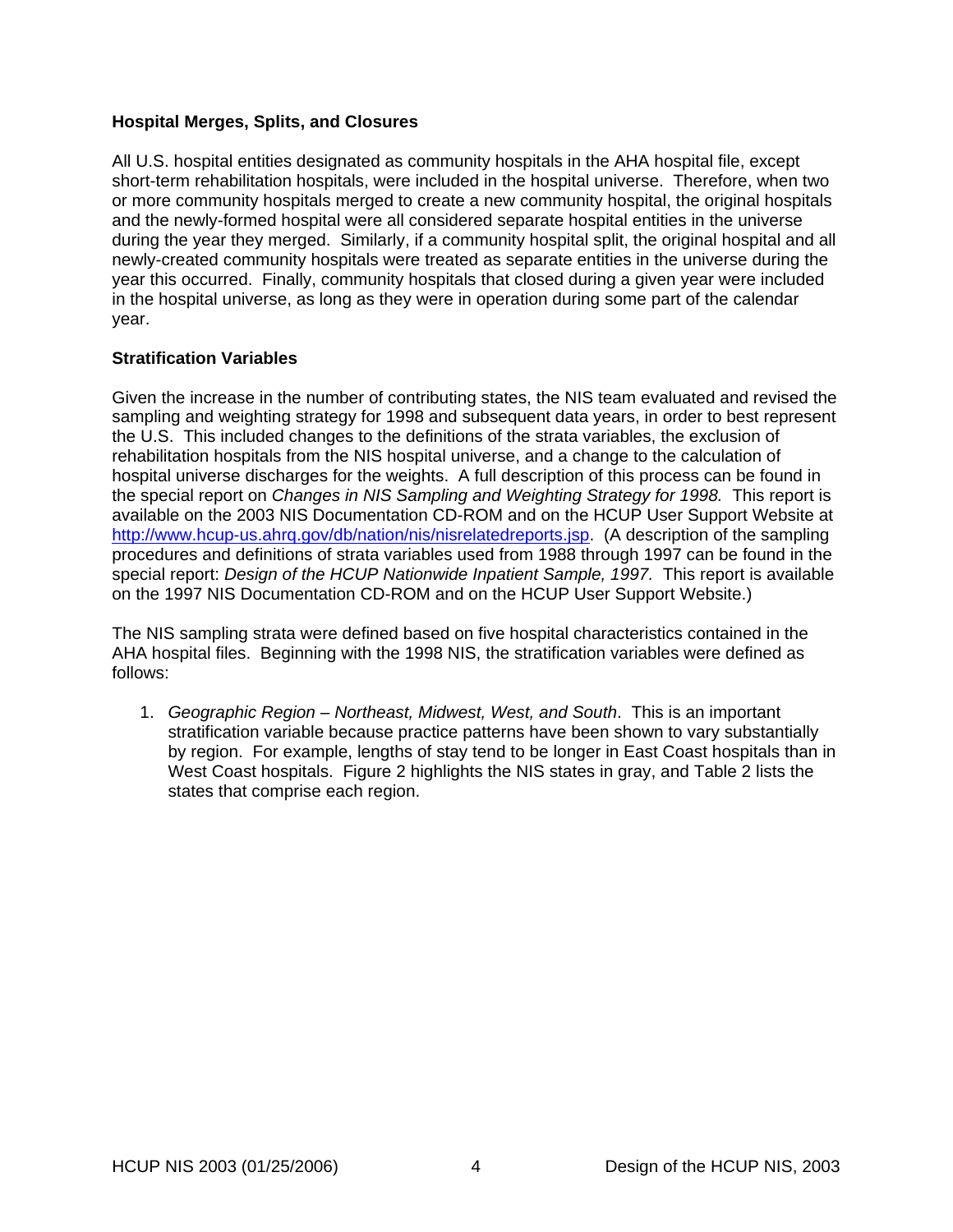<span id="page-12-1"></span><span id="page-12-0"></span>

## **Table 2: All States, by Region**

<span id="page-12-2"></span>

| Region       | <b>States</b>                                                                                                                                                                                              |
|--------------|------------------------------------------------------------------------------------------------------------------------------------------------------------------------------------------------------------|
| 1: Northeast | Connecticut, Maine, Massachusetts, New Hampshire, New Jersey, New<br>York, Pennsylvania, Rhode Island, Vermont                                                                                             |
| 2: Midwest   | Illinois, Indiana, Iowa, Kansas, Michigan, Minnesota, Missouri, Nebraska,<br>North Dakota, Ohio, South Dakota, Wisconsin                                                                                   |
| 3: South     | Alabama, Arkansas, Delaware, District of Columbia, Florida, Georgia,<br>Kentucky, Louisiana, Maryland, Mississippi, North Carolina, Oklahoma,<br>South Carolina, Tennessee, Texas, Virginia, West Virginia |
| 4: West      | Alaska, Arizona, California, Colorado, Hawaii, Idaho, Montana, Nevada, New<br>Mexico, Oregon, Utah, Washington, Wyoming                                                                                    |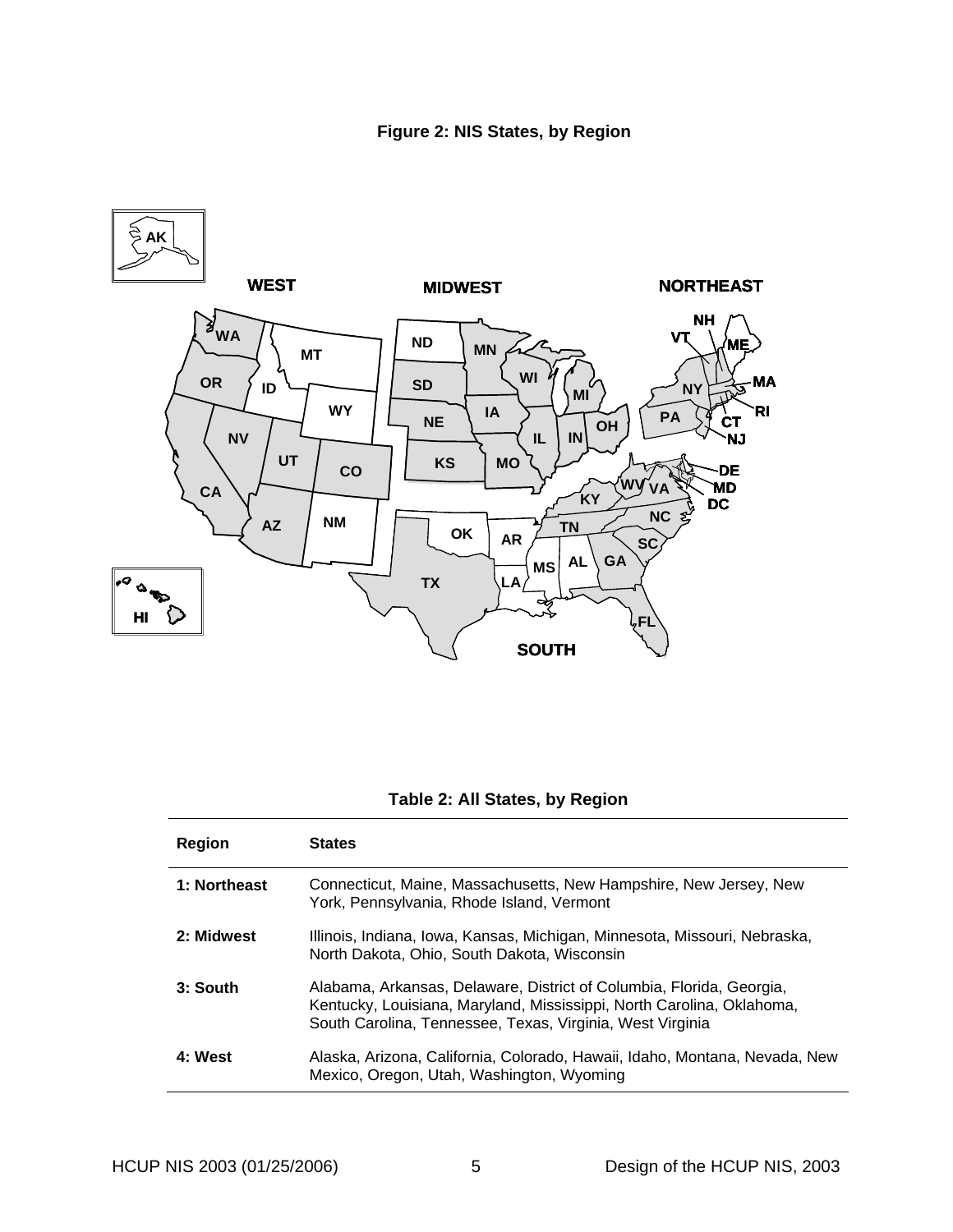- 2. *Control government nonfederal (public), private not-for-profit (voluntary), and private investor-owned (proprietary)*. Depending on their control, hospitals tend to have different missions and different responses to government regulations and policies. When there were enough hospitals of each type to allow it, we stratified hospitals as public, voluntary, and proprietary. We used this stratification for Southern rural, Southern urban non-teaching, and Western urban non-teaching hospitals. For smaller strata – the Midwestern rural and Western rural hospitals – we used a collapsed stratification of public versus private, with the voluntary and proprietary hospitals combined to form a single "private" category. For all other combinations of region, location, and teaching status, no stratification based on control was advisable, given the number of hospitals in these cells.
- 3. *Location urban or rural.* Government payment policies often differ according to this designation. Also, rural hospitals are generally smaller and offer fewer services than urban hospitals.
- 4. *Teaching Status teaching or non-teaching*. The missions of teaching hospitals differ from non-teaching hospitals. In addition, financial considerations differ between these two hospital groups. Currently, the Medicare Diagnosis Related Group (DRG) payments are uniformly higher to teaching hospitals. We considered a hospital to be a teaching hospital if it has an AMA-approved residency program, is a member of the Council of Teaching Hospitals (COTH), or has a ratio of full-time equivalent interns and residents to beds of .[2](#page-37-1)5 or higher.<sup>2</sup>
- 5. *Bed Size small, medium, and large.* Bed size categories were based on the number of hospital beds and were specific to the hospital's region, location, and teaching status, as shown in [Table 3](#page-14-1).

We chose the bed size cutoff points so that approximately one-third of the hospitals in a given region, location, and teaching status combination would fall within each bed size category (small, medium or large). We used different cutoff points for rural, urban non-teaching, and urban teaching hospitals because hospitals in those categories tend to be small, medium, and large, respectively. For example, a medium-sized teaching hospital would be considered a rather large rural hospital. Further, the size distribution is different among regions for each of the urban/teaching categories. For example, teaching hospitals tend to be smaller in the West than they are in the South. Using differing cutoff points in this manner avoids strata containing small numbers of hospitals.

We did not split rural hospitals according to teaching status, because rural teaching hospitals were rare. For example, in 2003, rural teaching hospitals comprised only 1% of the total hospital universe. We defined the bed size categories within location and teaching status because they would otherwise have been redundant. Rural hospitals tend to be small; urban non-teaching hospitals tend to be medium-sized; and urban teaching hospitals tend to be large. Yet it was important to recognize gradations of size within these types of hospitals. For example, in serving rural discharges, the role of "large" rural hospitals (particularly rural referral centers) often differs from the role of "small" rural hospitals.

To further ensure accurate geographic representation, implicit stratification variables included state and three-digit ZIP Code (the first three digits of the hospital's five-digit ZIP Code). Within each stratum, we sorted hospitals by three-digit ZIP Code prior to systematic random sampling.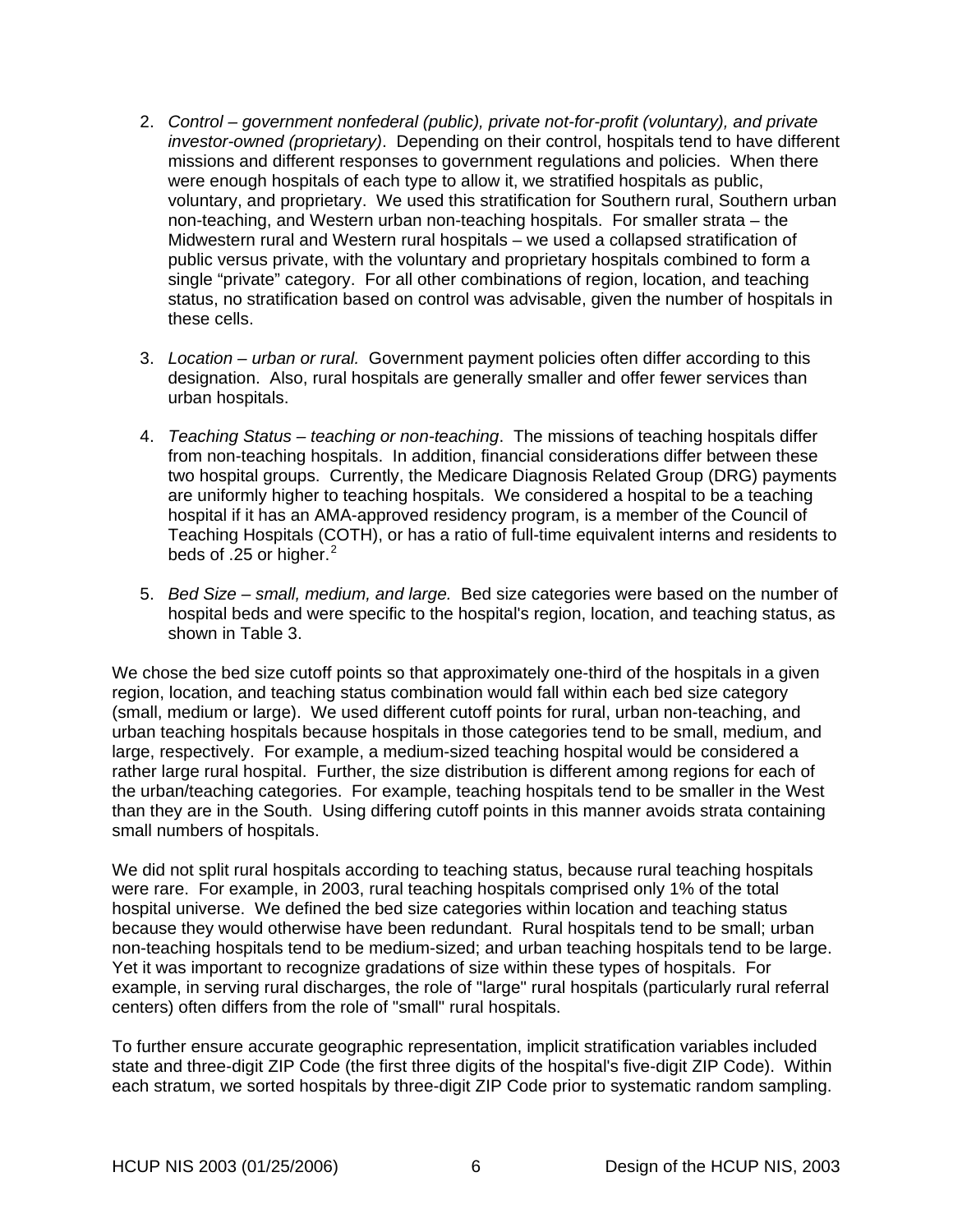<span id="page-14-1"></span><span id="page-14-0"></span>

| <b>Location and Teaching</b> | <b>Hospital Bed Size</b> |               |        |
|------------------------------|--------------------------|---------------|--------|
| <b>Status</b>                | <b>Small</b>             | <b>Medium</b> | Large  |
|                              | <b>NORTHEAST</b>         |               |        |
| <b>Rural</b>                 | $1 - 49$                 | 50-99         | $100+$ |
| Urban, non-teaching          | $1 - 124$                | 125-199       | $200+$ |
| Urban, teaching              | $1 - 249$                | 250-424       | $425+$ |
| <b>MIDWEST</b>               |                          |               |        |
| <b>Rural</b>                 | $1 - 29$                 | $30 - 49$     | $50+$  |
| Urban, non-teaching          | $1 - 74$                 | 75-174        | $175+$ |
| Urban, teaching              | $1 - 249$                | 250-374       | $375+$ |
| <b>SOUTH</b>                 |                          |               |        |
| <b>Rural</b>                 | $1 - 39$                 | 40-74         | $75+$  |
| Urban, non-teaching          | $1 - 99$                 | 100-199       | $200+$ |
| Urban, teaching              | $1 - 249$                | 250-449       | $450+$ |
| <b>WEST</b>                  |                          |               |        |
| <b>Rural</b>                 | $1 - 24$                 | 25-44         | $45+$  |
| Urban, non-teaching          | $1 - 99$                 | 100-174       | $175+$ |
| Urban, teaching              | 1-199                    | 200-324       | $325+$ |

# **Table 3: Bed Size Categories, by Region**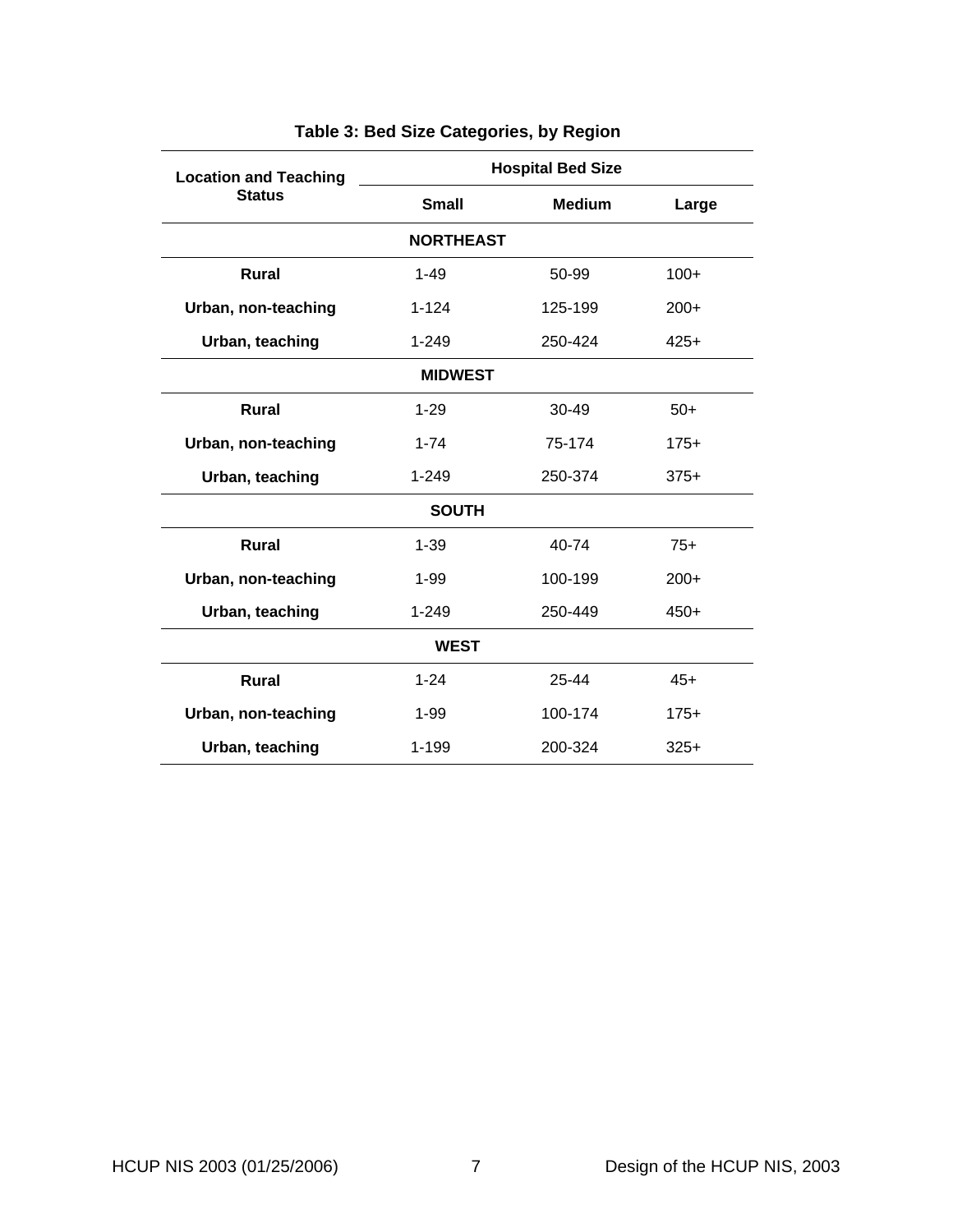#### <span id="page-15-0"></span>**HOSPITAL SAMPLING FRAME**

The *universe* of hospitals was established as all community hospitals located in the U.S. with the exception, beginning in 1998, of short-term rehabilitation hospitals. However, some hospitals do not supply data to HCUP. Therefore, we constructed the NIS *sampling frame* from the subset of universe hospitals that released their discharge data to AHRQ for research use. When the 2003 sample was drawn, AHRQ had agreements with 37 HCUP State Partner organizations to include their data in the NIS. The number of State Partners contributing data to the NIS has expanded over the years, as shown in [Table 1.](#page-9-1) As a result, the number of hospitals included in the NIS sampling frame has also increased over the years, as displayed in [Figure 3](#page-15-1).

The list of the entire frame of hospitals was composed of all AHA community hospitals in each of the frame states *that could be matched to the discharge data provided to HCUP*. If an AHA community hospital could not be matched to the discharge data provided by the data source, it was eliminated from the sampling frame (but not from the target universe).

<span id="page-15-1"></span>

**Figure 3: NIS Hospital Sampling Frame, by Year**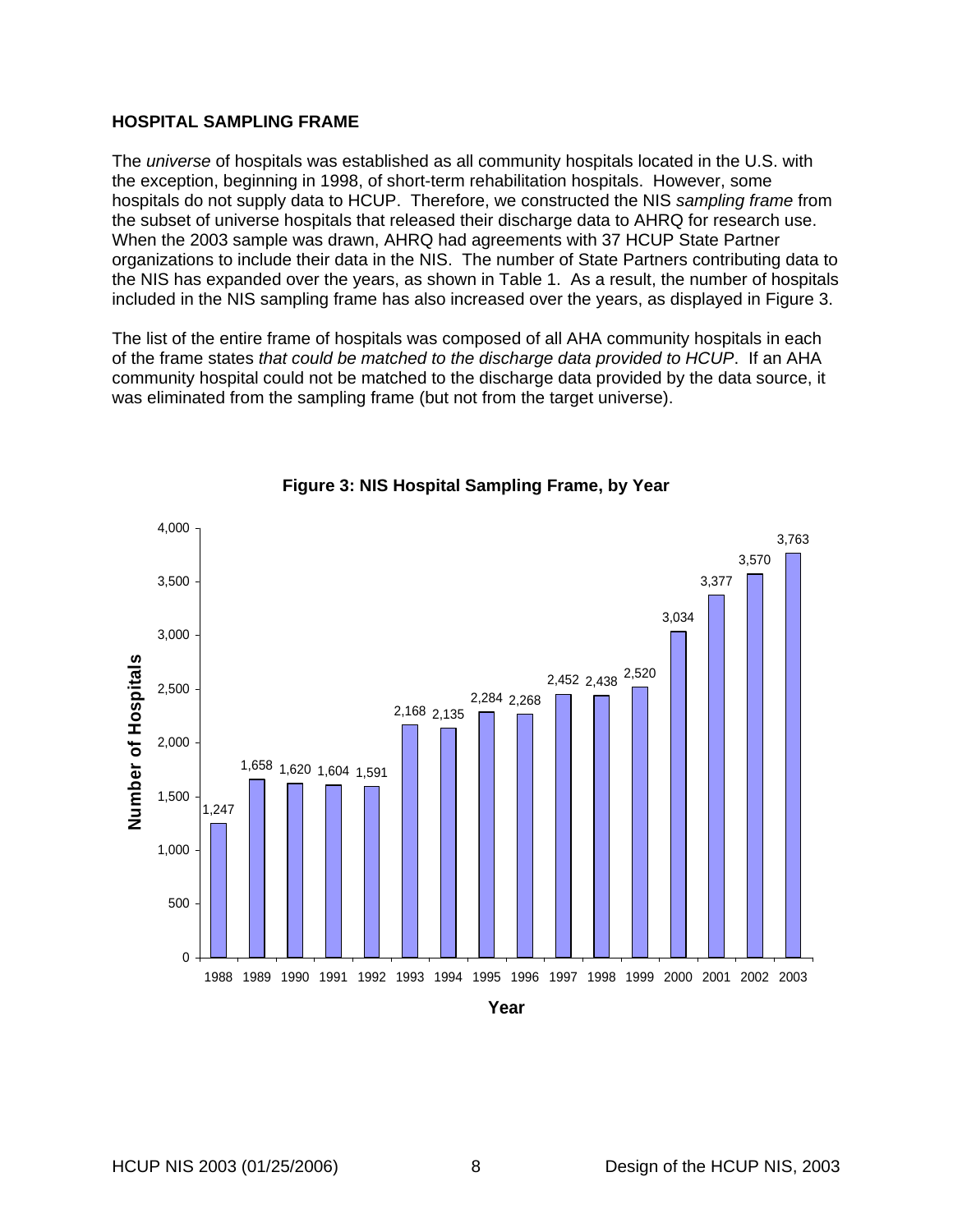[Figure 4](#page-18-1) illustrates the number of hospitals in the universe, frame, and sample and the percentage of universe hospitals in the frame for each state in the sampling frame for 2003. In most cases, the difference between the universe and the frame represents the difference in the number of community, non-rehabilitation hospitals in the 2003 AHA Annual Survey of Hospitals and the hospitals for which data were supplied to HCUP that could be matched to the AHA data.

The largest discrepancy between HCUP data and AHA data is in Texas. As is evident in [Figure](#page-18-1)  [4](#page-18-1), only 303 out of 414 Texas community, non-rehabilitation hospitals supplied data to HCUP for 2003. Certain Texas state-licensed hospitals are exempt from statutory reporting requirements. Exempt hospitals include:

- Hospitals that do not seek insurance payment or government reimbursement
- Rural providers.

The Texas statute that exempts rural providers from the requirement to submit data defines a hospital as a rural provider if it:

- (I) Is located in a county that:
	- (A) Has a population estimated by the United States Bureau of the Census to be not more than 35,000 as of July 1 of the most recent year for which county population estimates have been published; or
	- (B) Has a population of more than 35,000, but does not have more than 100 licensed hospital beds and is not located in an area that is delineated as an urbanized area by the United States Bureau of the Census; and
- (II) Is not a state-owned hospital or a hospital that is managed or directly or indirectly owned by an individual, association, partnership, corporation, or other legal entity that owns or manages one or more other hospitals.

These exemptions apply primarily to smaller rural public hospitals and, as a result, these facilities are less likely to be included in the sampling frame than other Texas hospitals. While the number of hospitals omitted appears sizable, those available for the NIS include 91.8% of inpatient discharges from Texas universe hospitals.

The Minnesota frame contains 15 fewer hospitals than the state universe because a few of the state's hospitals do not participate in HCUP. There are no apparent significant differences between the characteristics of participating and non-participating Minnesota hospitals.

The Ohio frame contains 11 fewer hospitals than the state universe, including three hospitals that could not be matched to the AHA data because the Partner masked their identities in the data.

For Georgia, Hawaii, Indiana, Michigan, Nebraska, South Carolina, and South Dakota, we had to exclude several HCUP hospitals from the frame, as described below.

The Georgia frame contains two fewer hospitals than the state universe. One hospital was excluded because of sampling restrictions stipulated by the State Partner, and one hospital identified in AHA data was not included in the data supplied to HCUP.

The Hawaii frame contains seven fewer hospitals than the state universe. Four hospitals were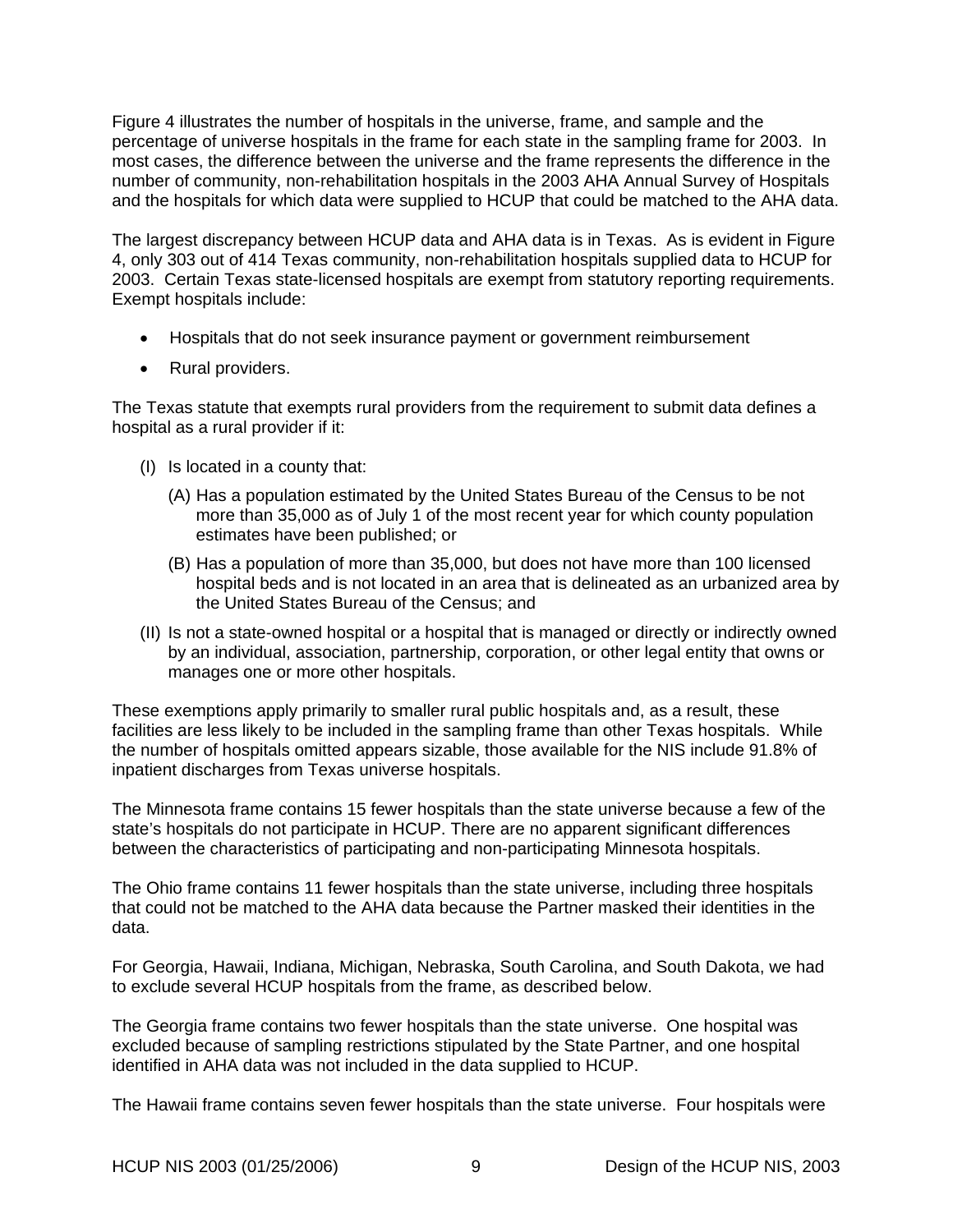excluded because of sampling restrictions stipulated by the State Partner, and three hospitals identified in AHA data were not included in the data supplied to HCUP.

Similarly, the Indiana frame contains four fewer hospitals than the state universe. One hospital was excluded because of sampling restrictions stipulated by the State Partner, and three hospitals identified in AHA data were not included in the data supplied to HCUP.

The Michigan frame contains 43 fewer hospitals than the state universe. Because charges represent a critical outcome variable in the NIS, we decided to omit 33 hospitals from the frame that did not provide total charges. By excluding these hospitals, we avoid having to adjust the weights or create another weighting variable specifically for total charges. These hospitals are fairly evenly distributed by hospital type. There are no sampling strata in the state containing only hospitals without charges. The total charge data reported for Michigan is similar to total charge data reported by other Midwestern states. Thus, there does not seem to be an obvious bias in the type of cases for which charges are reported. The stratification and weighting scheme should adjust for the hospitals that are being excluded. In addition, 10 Michigan hospitals identified in AHA data were not included in the data supplied to HCUP.

The Nebraska frame contains five fewer hospitals than the state universe. One hospital was excluded because of sampling restrictions stipulated by the State Partner. We dropped three additional hospitals from the sampling frame because they had incomplete data and were missing a high percentage of Medicare Discharges. One hospital identified in AHA data was not included in the data supplied to HCUP.

The South Carolina frame contains nine fewer hospitals than the state universe. Seven hospitals were excluded because of sampling restrictions stipulated by South Carolina, and two hospitals identified in AHA data were not included in the data supplied to HCUP.

Likewise, the South Dakota frame contains five fewer hospitals than the South Dakota universe. Two hospitals were excluded because of sampling restrictions stipulated by South Dakota, while three hospitals identified in AHA data were not included in the data supplied to HCUP.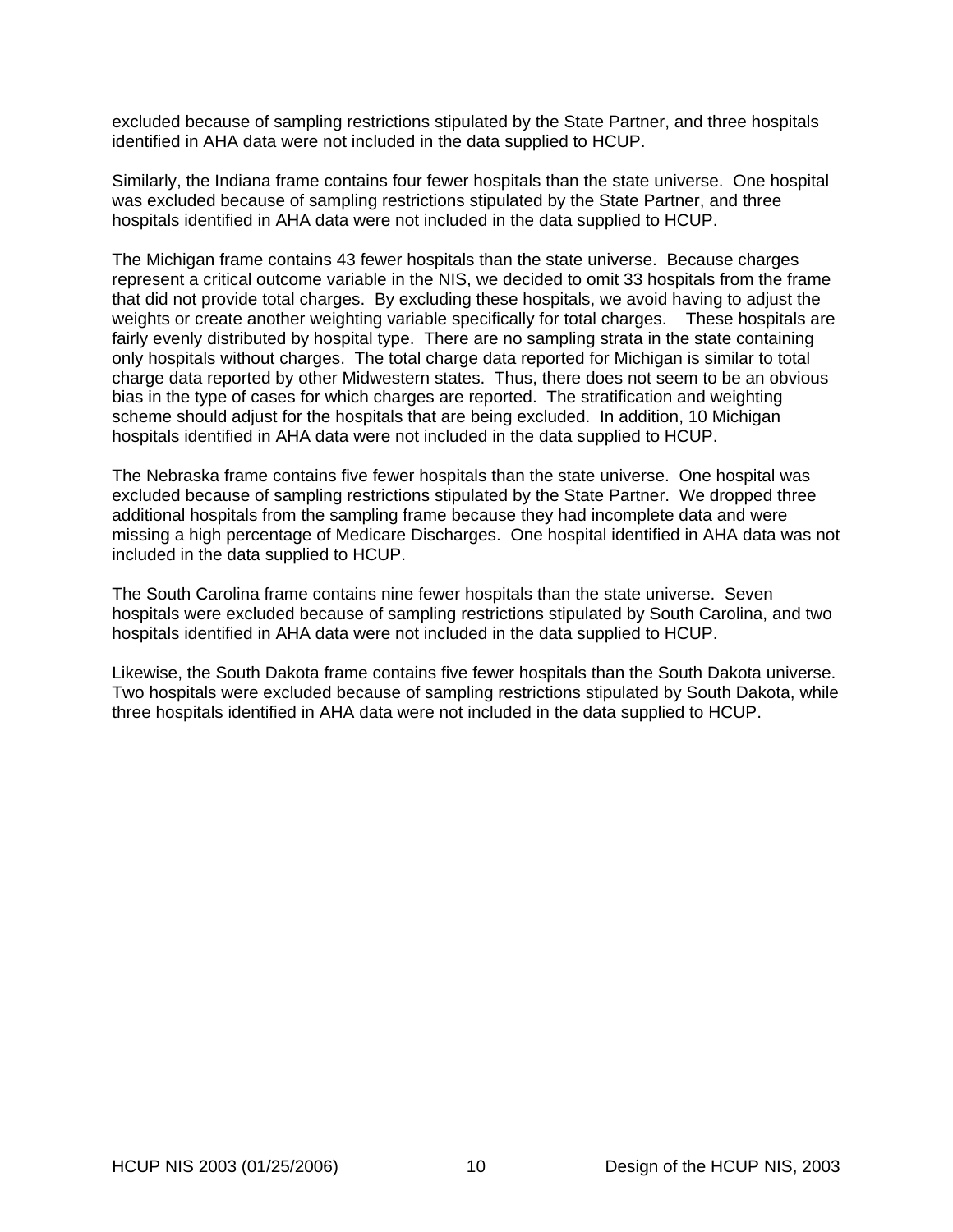<span id="page-18-1"></span><span id="page-18-0"></span>

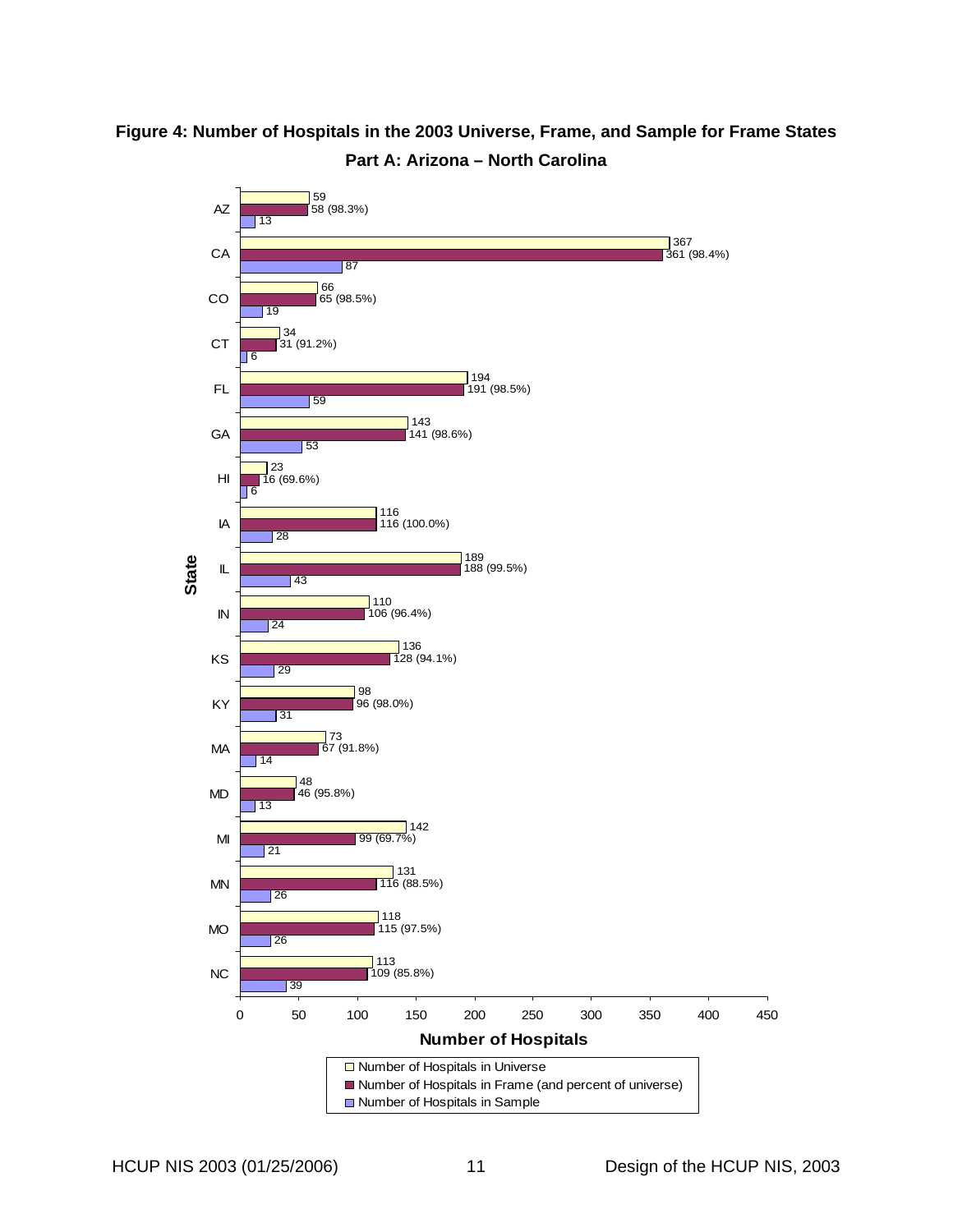# **Figure 4: Number of Hospitals in the 2003 Universe, Frame, and Sample for Frame States Part B: Nebraska – West Virginia**

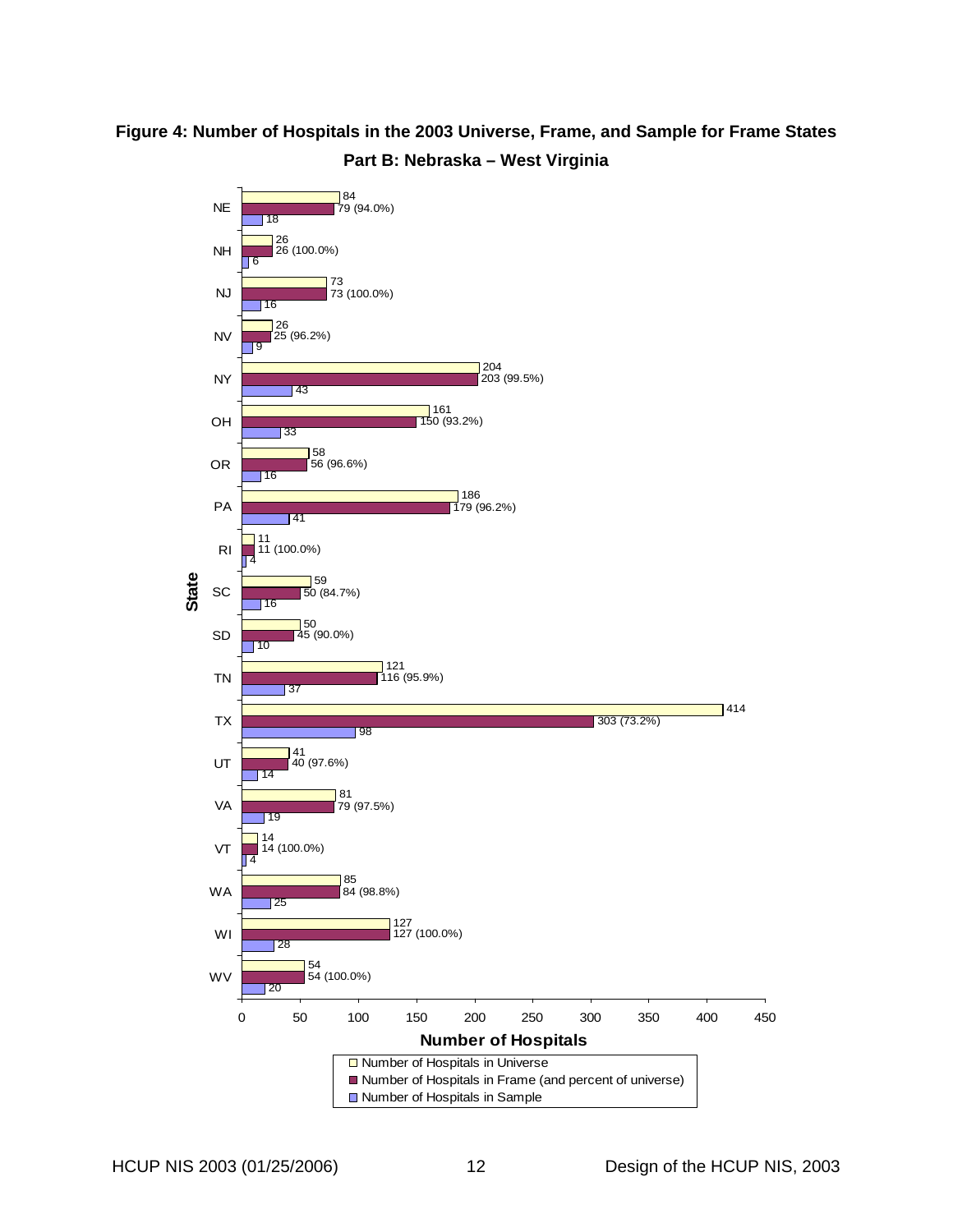## <span id="page-20-0"></span>**HOSPITAL SAMPLE DESIGN**

## **Design Considerations**

The NIS is a stratified probability sample of hospitals in the frame, with sampling probabilities calculated to select 20% of the universe of U.S. community, non-rehabilitation hospitals contained in each stratum. This sample size was determined by AHRQ based on their experience with similar research databases. The overall design objective was to select a sample of hospitals that accurately represents the target universe, which includes hospitals outside the frame (i.e., having zero probability of selection). Moreover, this sample was to be geographically dispersed, yet drawn only from data supplied by HCUP Partners.

It should be possible, for example, to estimate DRG-specific average lengths of stay across all U.S. hospitals using weighted average lengths of stay, based on averages or regression coefficients calculated from the NIS. Ideally, relationships among outcomes and their correlates estimated from the NIS should accurately represent all U.S. hospitals. However, the 2003 NIS includes data from only 37 states. Therefore, it is advisable to verify your estimates against other data sources, if available. For example, the National Hospital Discharge Survey ([http://www.cdc.gov/nchs/about/major/hdasd/nhds.htm\)](http://www.cdc.gov/nchs/about/major/hdasd/nhds.htm) can provide benchmarks against which to check your national estimates for hospitalizations with more than 5,000 cases. The *NIS Comparison Report* assesses the accuracy of NIS estimates. The most recent report is available on the NIS Documentation CD-ROM and provides a comparison of a previous year's NIS with other data sources. The updated report for the current NIS will be posted on the HCUP User Support Website [\(http://www.hcup-us.ahrq.gov/db/nation/nis/nisrelatedreports.jsp\)](http://www.hcup-us.ahrq.gov/db/nation/nis/nisrelatedreports.jsp) as soon as it is completed.

The NIS team considered alternative stratified sampling allocation schemes. However, allocation proportional to the number of hospitals was preferred for several reasons:

- AHRQ researchers wanted a simple, easily understood sampling methodology. The concept that the NIS sample could represent a "miniaturization" of the hospital universe was appealing. There were, however, obvious geographic limitations imposed by data availability.
- AHRQ statisticians considered other optimal allocation schemes, including sampling hospitals with probabilities proportional to size (number of discharges). They ultimately concluded that sampling with probability proportional to the number of hospitals was preferable. While this approach was admittedly less efficient, the extremely large sample sizes yield good estimates. Furthermore, because the data are to be used for purposes other than producing nationwide estimates, (e.g., regression modeling), it is critical that all hospital types, including small hospitals, are adequately represented.

## **Overview of the Sampling Procedure**

After stratifying the universe of hospitals, we randomly selected up to 20% of the total number of U.S. hospitals within each stratum. If too few frame hospitals appeared in a cell, then we selected all frame hospitals for the NIS, subject to sampling restrictions specified by states. To simplify variance calculations, we drew at least two hospitals from each stratum. If fewer than two frame hospitals were available in a stratum, then we merged it with an "adjacent" cell containing hospitals with similar characteristics.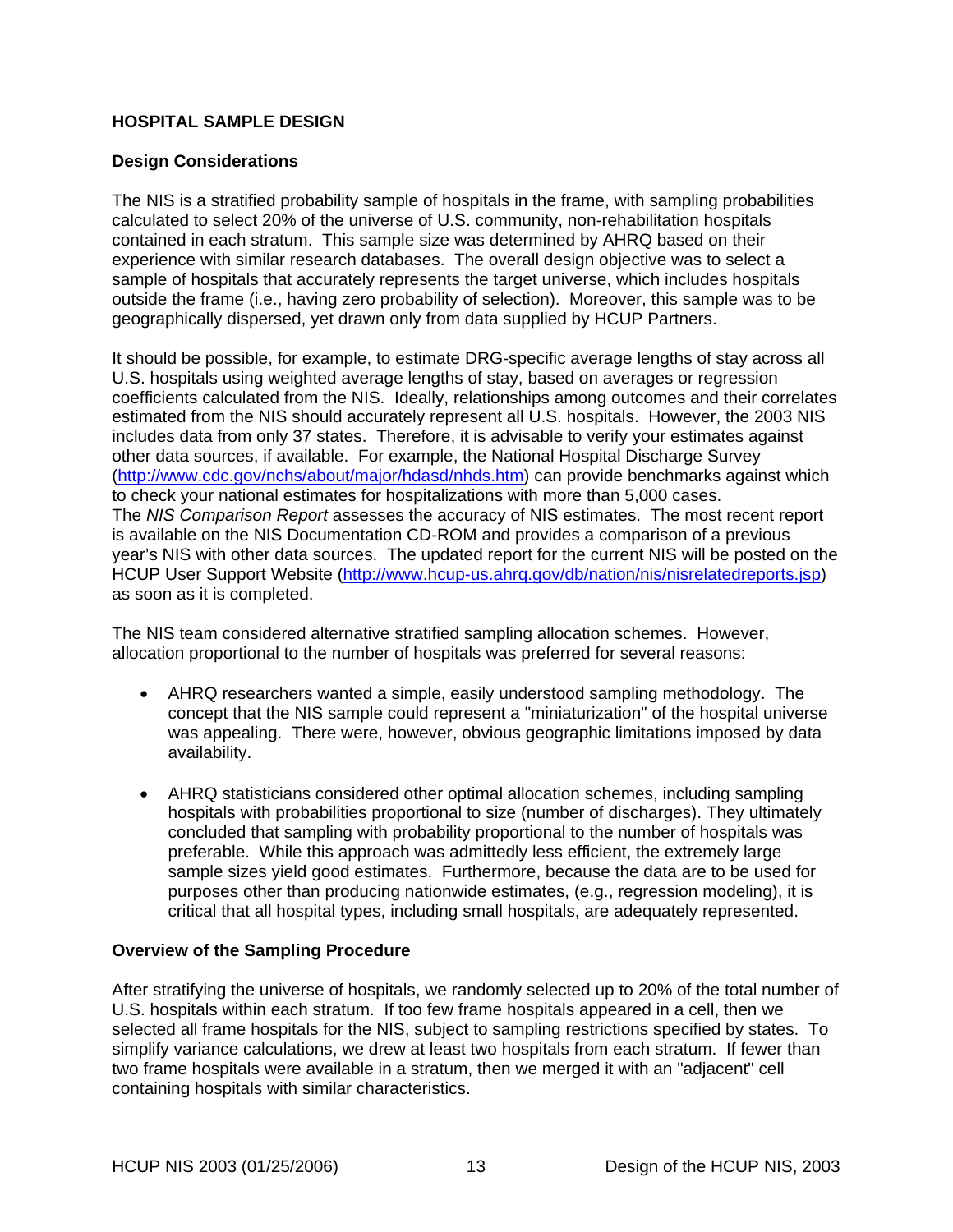<span id="page-21-0"></span>We drew a systematic random sample of hospitals from each stratum, after sorting hospitals by stratum, then by the three-digit ZIP Code (the first three digits of the hospital's five-digit ZIP Code) within each stratum, and then by a random number within each three-digit ZIP Code. These sorts ensured further geographic generalizability of hospitals within the frame states, as well as random ordering of hospitals within three-digit ZIP Codes.

Generally, three-digit ZIP Codes that are proximal in value are geographically near one another within a state. Furthermore, the U.S. Postal Service locates regional mail distribution centers at the three-digit level. Thus, the boundaries tend to be a compromise between geographic size and population size.

## **Subsamples**

We drew two non-overlapping 10% subsamples of discharges from the NIS file for each year. The subsamples were selected by drawing every tenth discharge starting with two different starting points (randomly selected between 1 and 10). Having a different starting point for each of the two subsamples guaranteed that they would not overlap. Discharges were sampled so that 10% of each hospital's discharges in each quarter were selected for each of the subsamples. The two samples can be combined to form a single, generalizable 20% subsample of discharges.

## **Change to Hospital Sampling Procedure Beginning with the 1998 NIS**

Beginning with the 1998 NIS sampling procedures, all frame hospitals within a stratum have an equal probability of selection for the sample, regardless of whether they appeared in prior NIS samples. This deviates from the procedure used for earlier samples, which maximized the longitudinal component of the NIS series.

Further description of the sampling procedures for earlier releases of the NIS can be found in the special report: *Design of the HCUP Nationwide Inpatient Sample, 1997*. This report is available on the 1997 NIS Documentation CD-ROM and on the HCUP User Support Website at [http://www.hcup-us.ahrq.gov/db/nation/nis/nisrelatedreports.jsp.](http://www.hcup-us.ahrq.gov/db/nation/nis/nisrelatedreports.jsp) For a description of the development of the new sample design for 1998 and subsequent data years, see the special report: *Changes in NIS Sampling and Weighting Strategy for 1998.* This report is available on the 2003 NIS Documentation CD-ROM and on the HCUP User Support Website.

## **Zero-Weight Hospitals**

Beginning with the 1993 NIS, the NIS samples no longer contain zero-weight hospitals. For a description of zero-weight hospitals in the 1988-1992 samples, see the special report: *Design of the HCUP Nationwide Inpatient Sample, Release 1.* This report is available on the 1988-1992 NIS Documentation CD-ROM.

## **FINAL HOSPITAL SAMPLE**

[Figure 5](#page-23-1) depicts the numbers of hospitals sampled each year, and [Figure 6](#page-24-1) presents the numbers of discharges in each year of the NIS. For the 1988-1992 NIS, zero-weight hospitals were maintained to provide a longitudinal sample. Therefore, two figures exist for each of these years: one number for the regular NIS sample and another number for the total sample.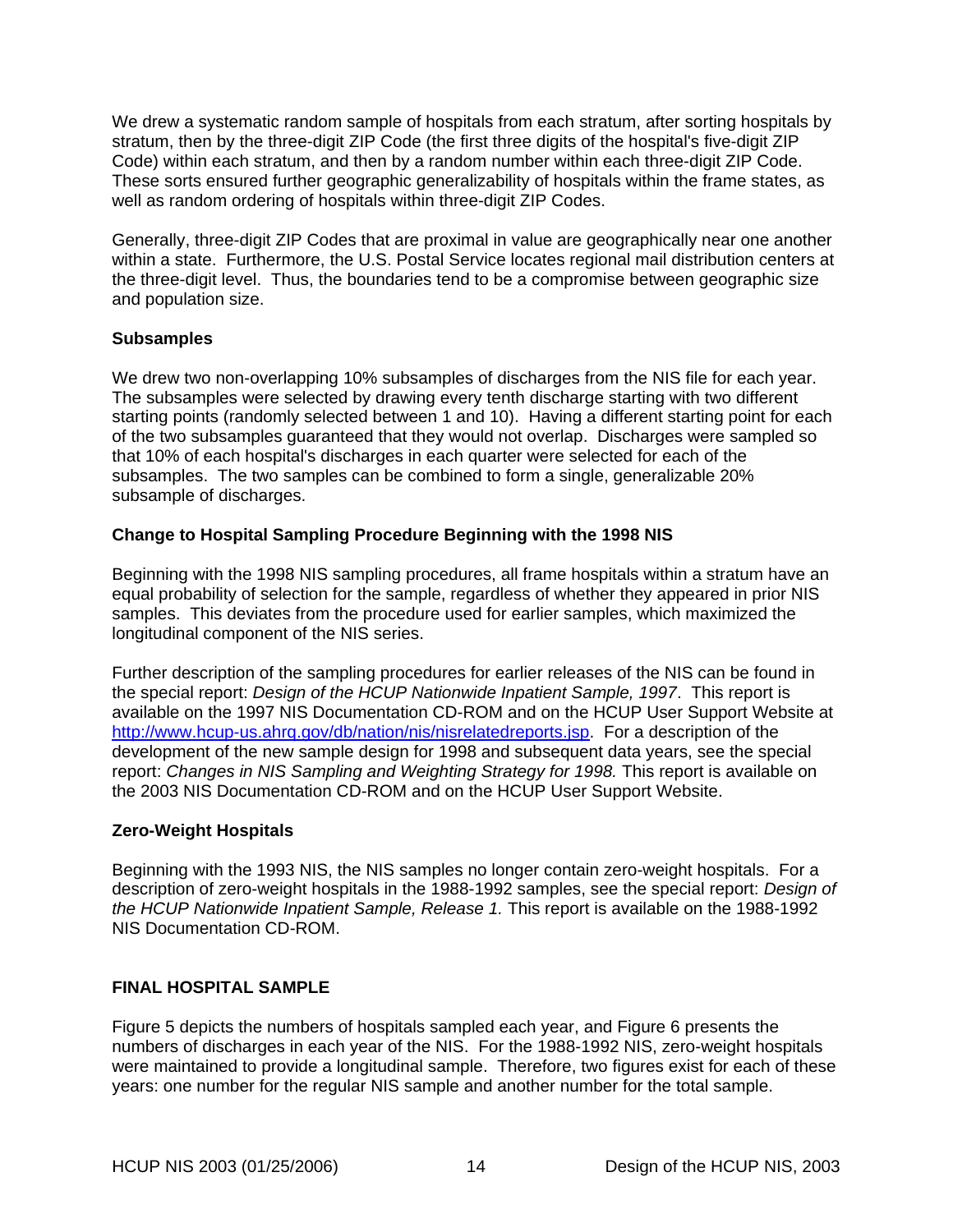[Figure 7](#page-25-1) displays the weighted number of discharges sampled each year. Note that this number decreased from 35,408,207 in 1997 to 34,874,001 in 1998, a difference of 534,206 (1.5%). This slight decline is associated with two changes to the 1998 NIS design: the exclusion of community, rehabilitation hospitals from the hospital universe, and a change to the calculation of hospital universe discharges for the weights. Prior to 1998, we calculated discharges as the sum of total facility admissions (AHA data element ADMTOT), which includes long-term-care admissions, plus births (AHA data element BIRTHS) reported for each U.S. community hospital in the AHA Annual Survey.

Beginning in 1998, we calculate discharges as the sum of hospital admissions (AHA data element ADMH) plus births for each U.S. community, non-rehabilitation hospital. This number is more consistent with the number of discharges we receive from the state data sources. We also substitute total facility admissions if the number of hospital admissions is missing. Without these changes, the weighted number of discharges for 1998 would have been 35,622,743. The exclusion of community, rehabilitation hospitals reduced the number of universe hospitals by 177 and the number of weighted discharges by 214,490. The change in the calculation of discharges reduced the weighted number of discharges by 534,252.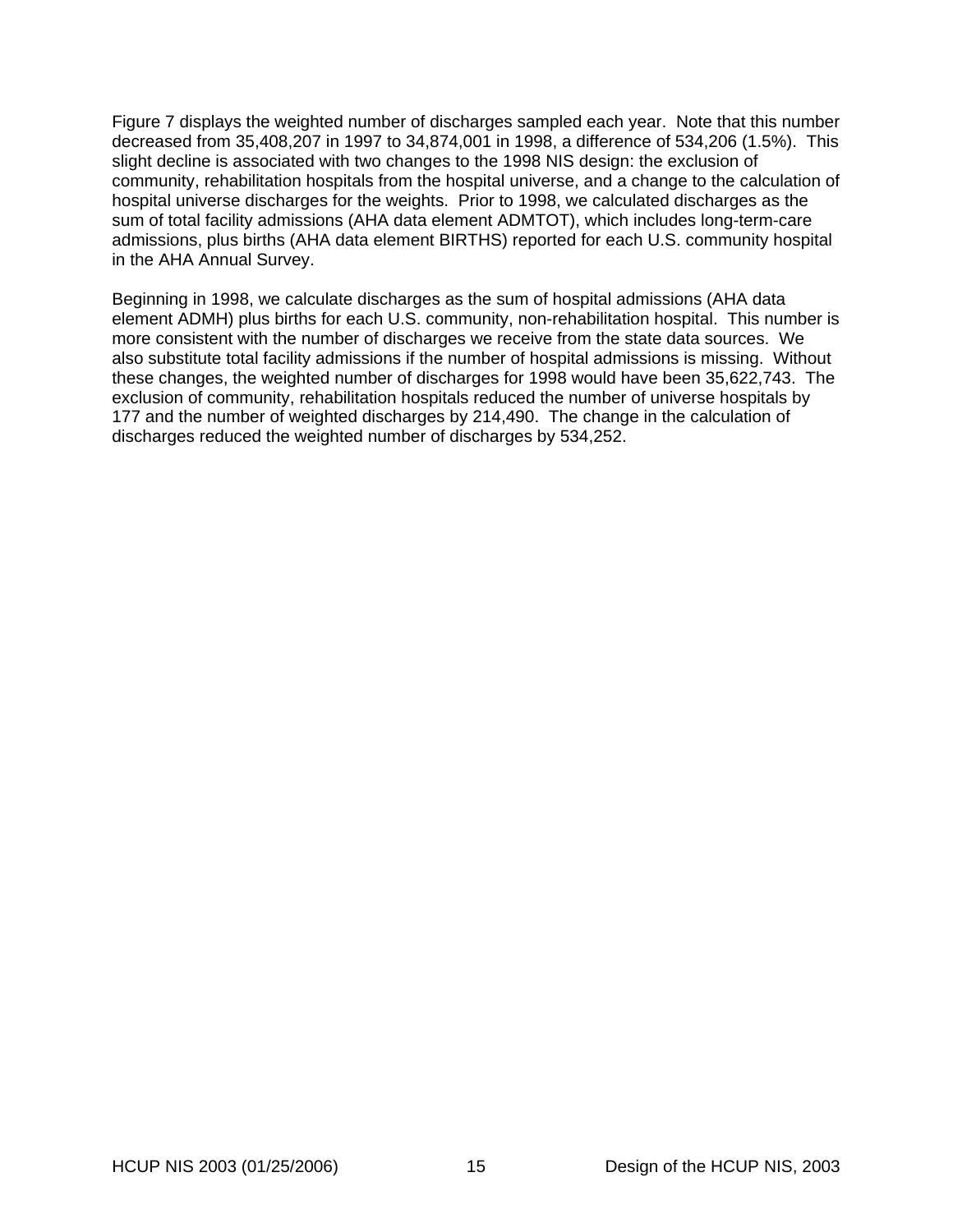<span id="page-23-1"></span><span id="page-23-0"></span>

**Figure 5: Number of Hospitals Sampled, by Year**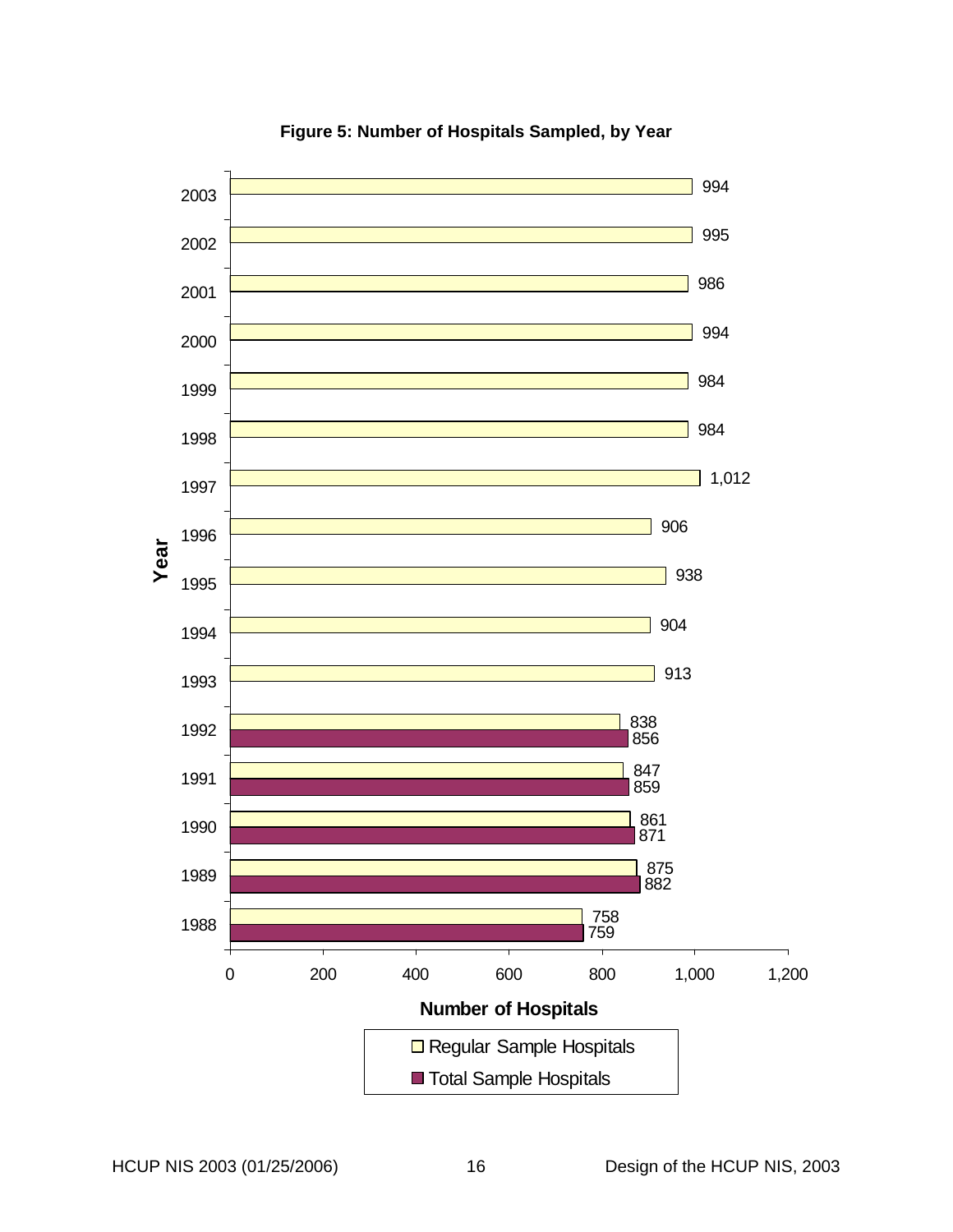<span id="page-24-1"></span><span id="page-24-0"></span>

**Figure 6: Number of NIS Discharges, Unweighted, by Year** 

**Number of Discharges in Millions, Unweighted**

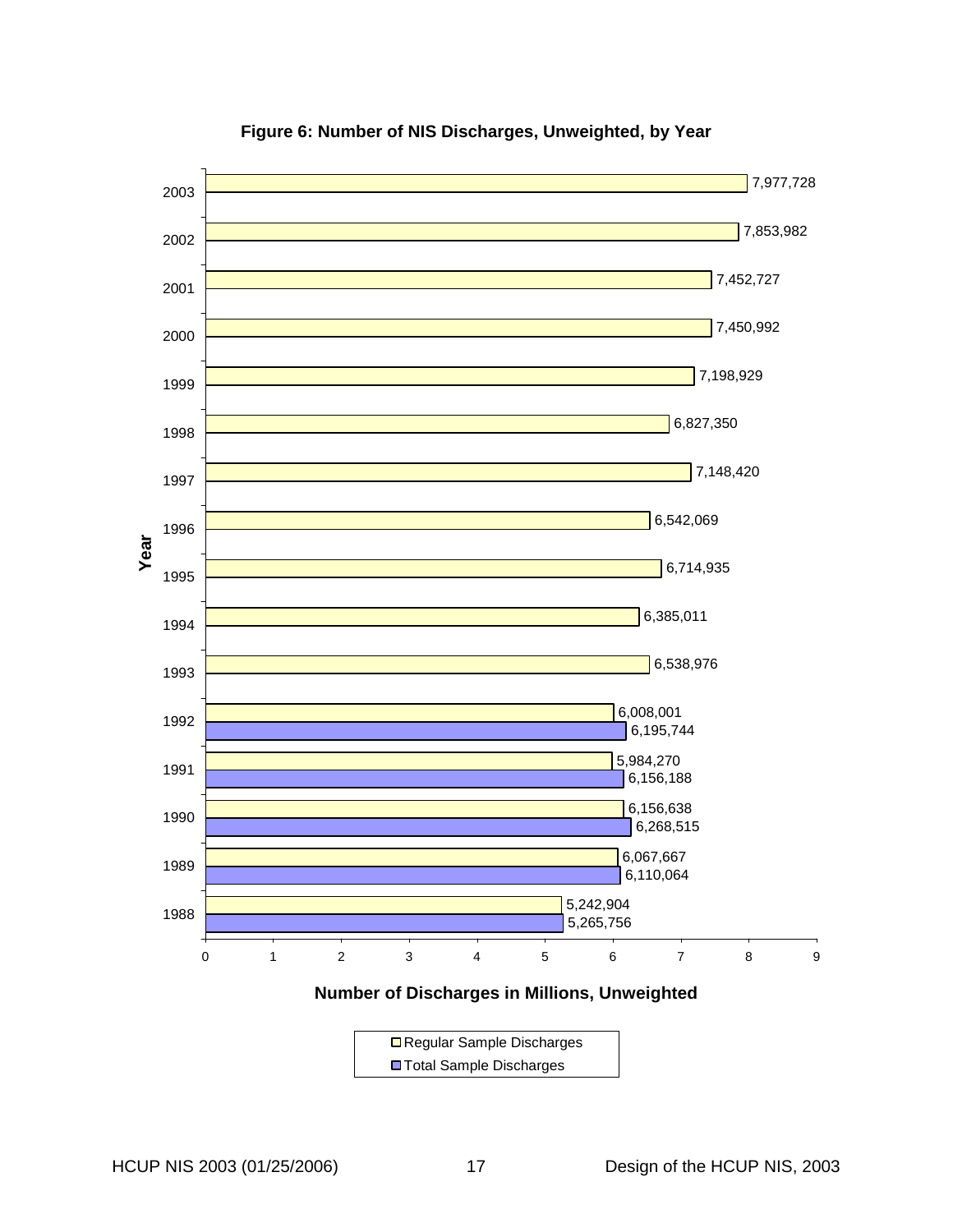<span id="page-25-1"></span><span id="page-25-0"></span>

**Figure 7: Number of NIS Discharges, Weighted, by Year** 

**Number of Discharges in Millions, Weighted**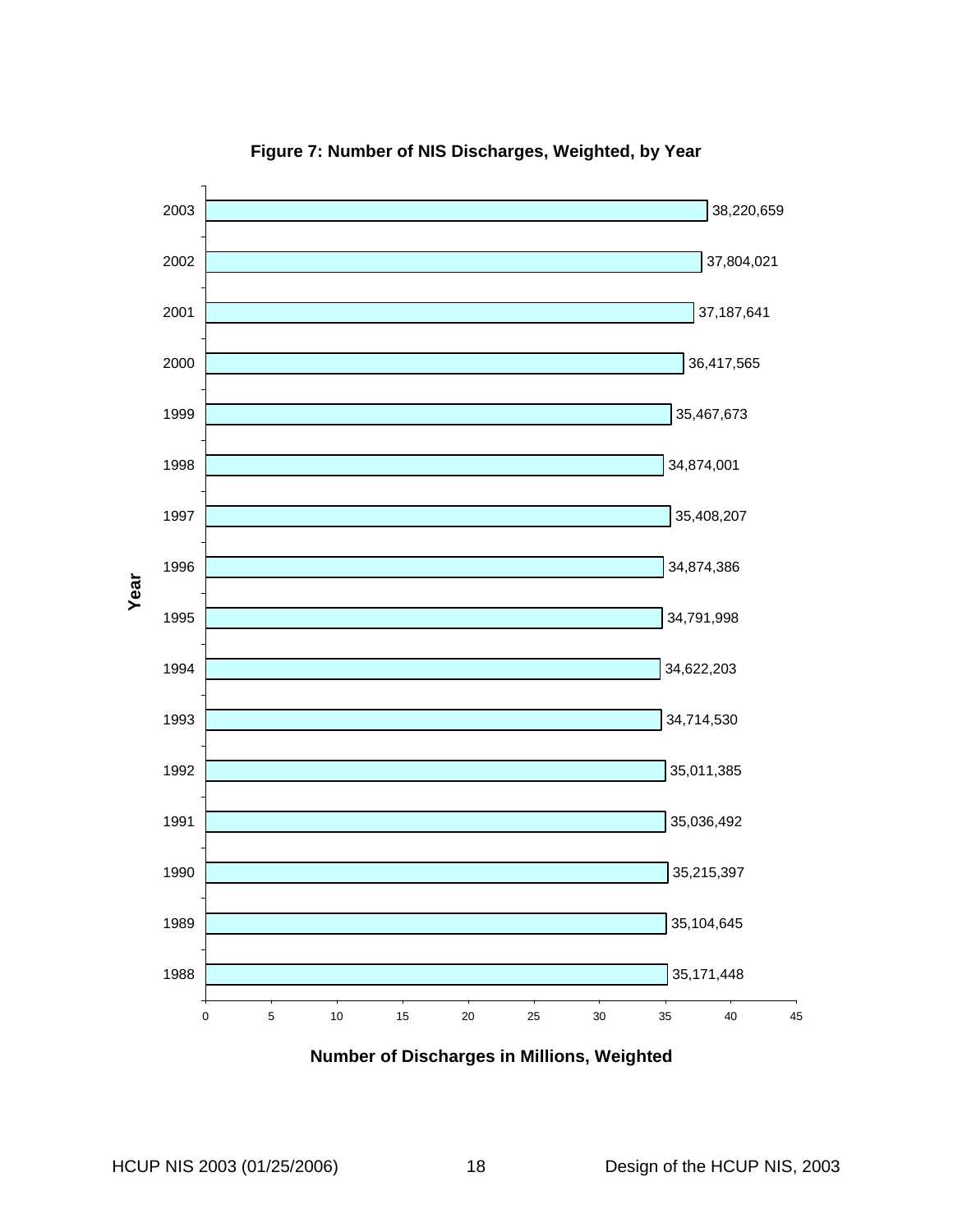[Figure 8](#page-27-1) presents a summary of the 2003 NIS hospital sample by geographic region and the number of:

- Universe hospitals (Universe)
- Frame hospitals (Frame)
- Sampled hospitals (Sample)
- Target hospitals (Target = 20% of the universe)
- Surplus hospitals (Surplus = Sample Target).

For example, in 2003, the Northeast region contained 657 hospitals in the universe. It also included 604 hospitals in the frame, of which 134 were drawn for the sample. This was three more than the target sample size of 131 hospitals, resulting in a surplus of three hospitals beyond the target. The total sample exceeded the target by 27 hospitals, with a resulting sample of 20.6% of the total hospital universe. We sampled more than the target number of hospitals in each region because we rounded the target sample size for each stratum up to the next highest integer whenever it was not an integer.

[Figure 9](#page-28-1) summarizes the estimated U.S. population by geographic region on July 1, 200[3](#page-37-1). $3$  For each region, the figure reveals:

- The estimated U.S. population
- The estimated population of states in the 2003 NIS
- The percentage of estimated U.S. population included in NIS states.

For example, the estimated population of the Northeast region on July 1, 2003 was 54,426,252. On that same date, the estimated population of states in the Northeast region that were included in the 2003 NIS was 53,117,047. This represents 97.6% of the total Northeast region's population. The percentage of estimated U.S. population included in states in the 2003 NIS was lower in the West (92.0%) and in the South (81.3%). However, the states newly added to the 2003 NIS have substantially increased the percentage of the Midwest and West populations represented. With the addition of Indiana, the Midwest population that is represented grew from 58,308,004 in 2002 to 64,795,510 in 2003 – an increase of 11 percent. The West region experienced a similar increase; with the return of Arizona, the represented population rose from 54,817,359 to 61,128,276 – an increase of 11.5 percent. Although New Hampshire was added to the Northeast region, those gains were offset by the loss of Maine from this year's NIS. Overall, the states in the 2003 NIS include an estimated 90.8% of the entire U.S population, up 4% from 2002.

[Figure 10](#page-29-1) depicts the number of discharges in the 2003 sample for each state. The number of sampled discharges from each state ranges from 7,141 (South Dakota) to 871,681 (California).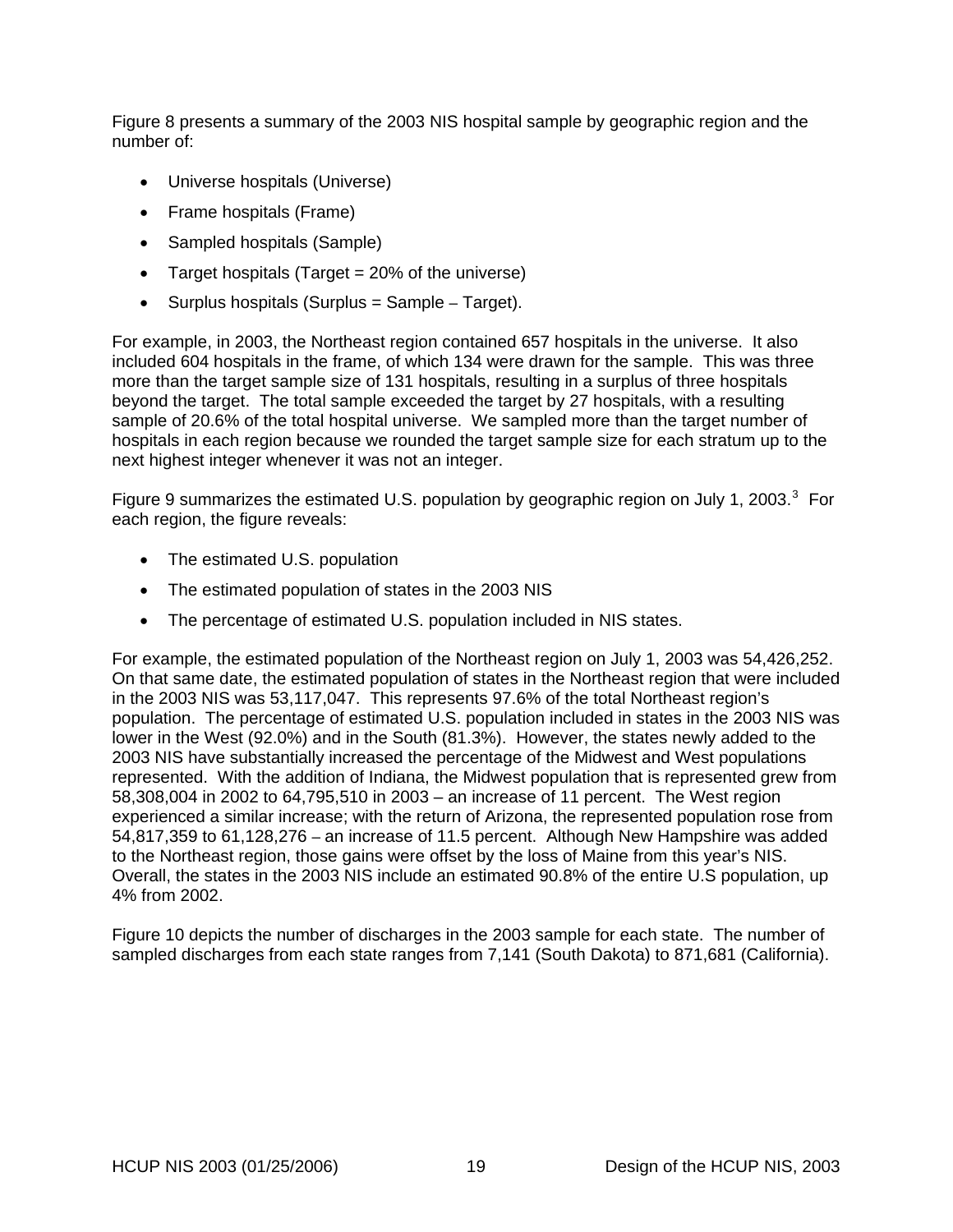<span id="page-27-1"></span><span id="page-27-0"></span>

**Figure 8: Number of Hospitals in 2003 Universe, Frame, Sample, Target, and Surplus, by Region**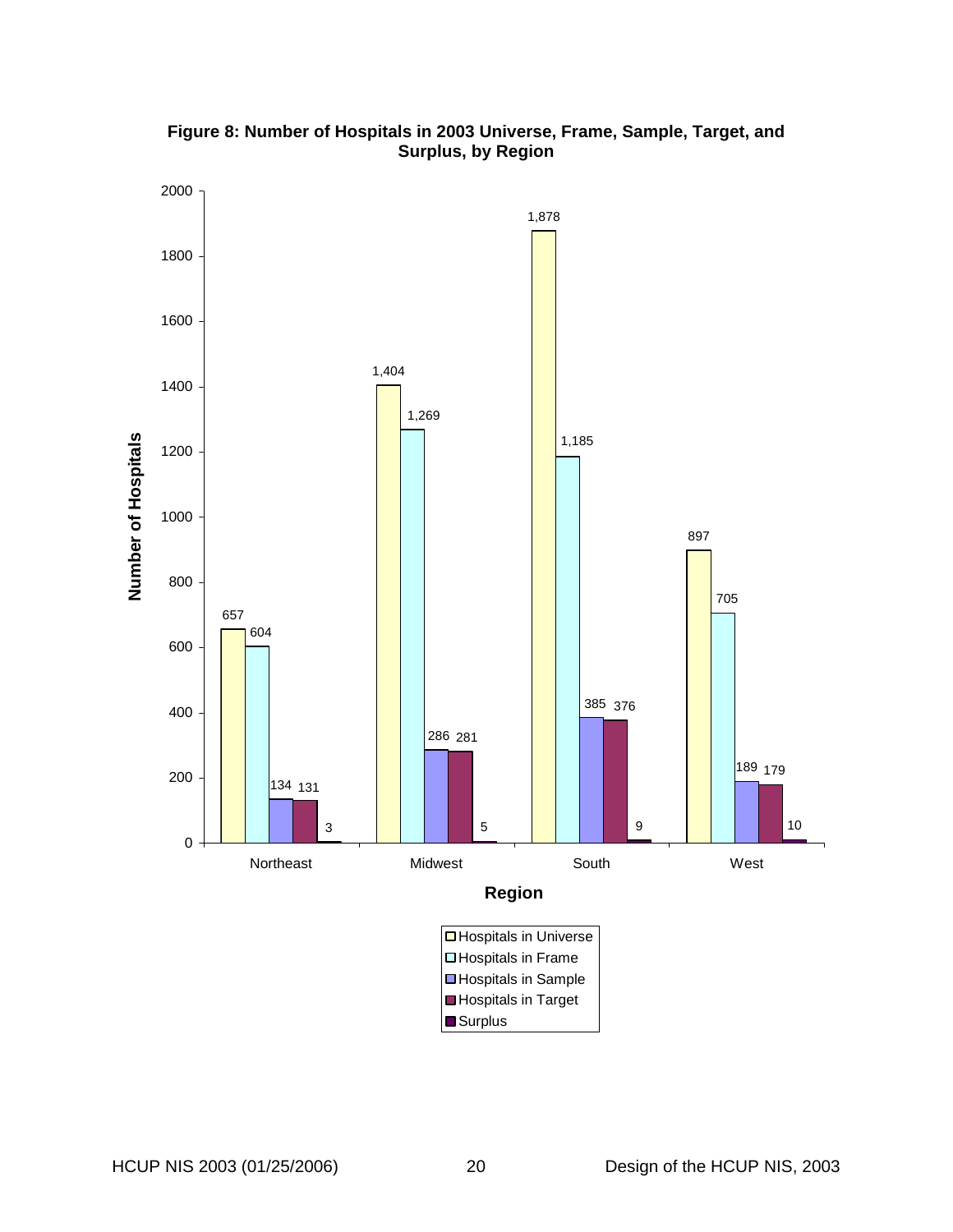<span id="page-28-1"></span><span id="page-28-0"></span>

## **Figure 9: Percentage of U.S. Population in 2003 NIS States, by Region**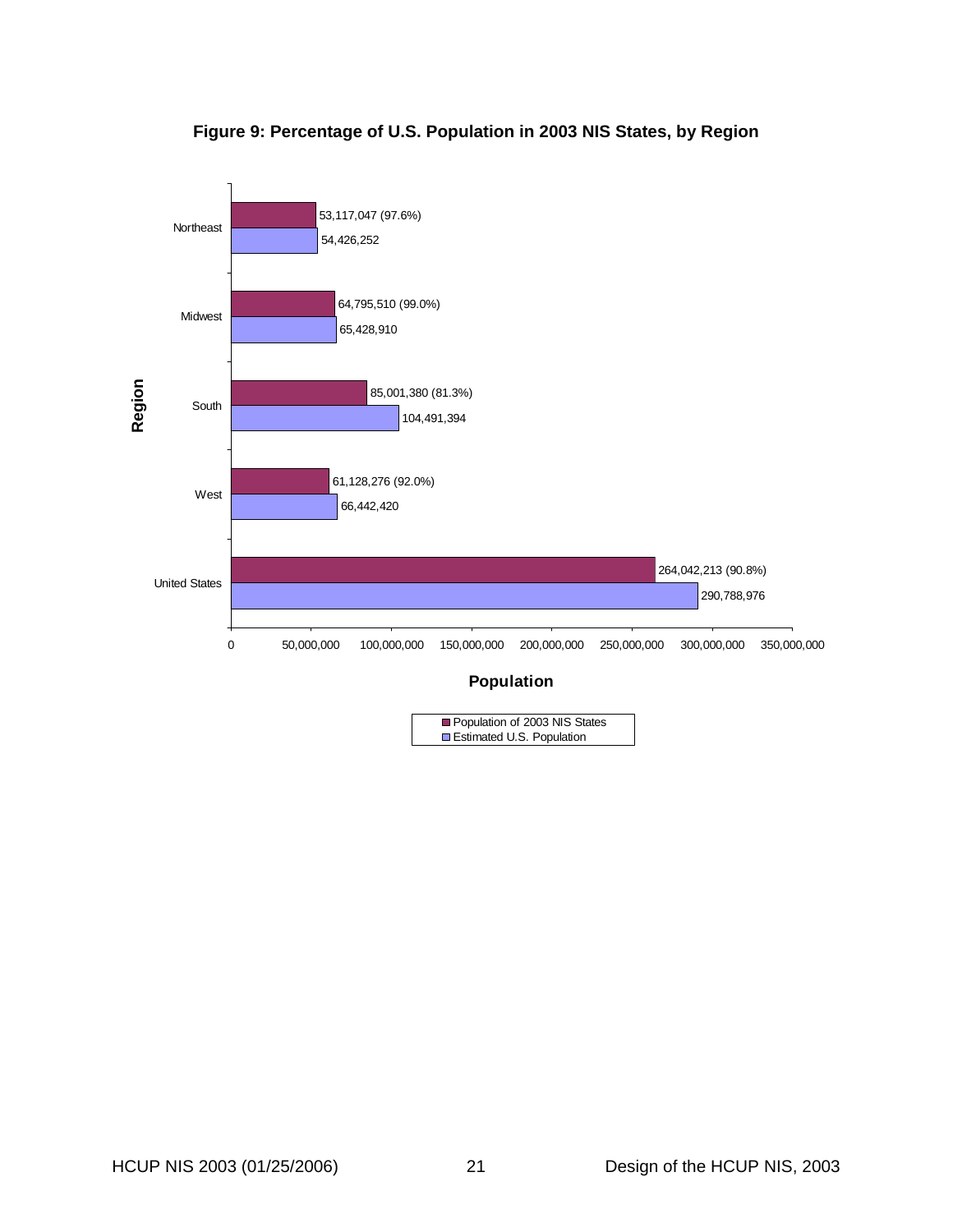<span id="page-29-1"></span><span id="page-29-0"></span>

#### **Figure 10: Number of Discharges in the 2003 NIS, by State**

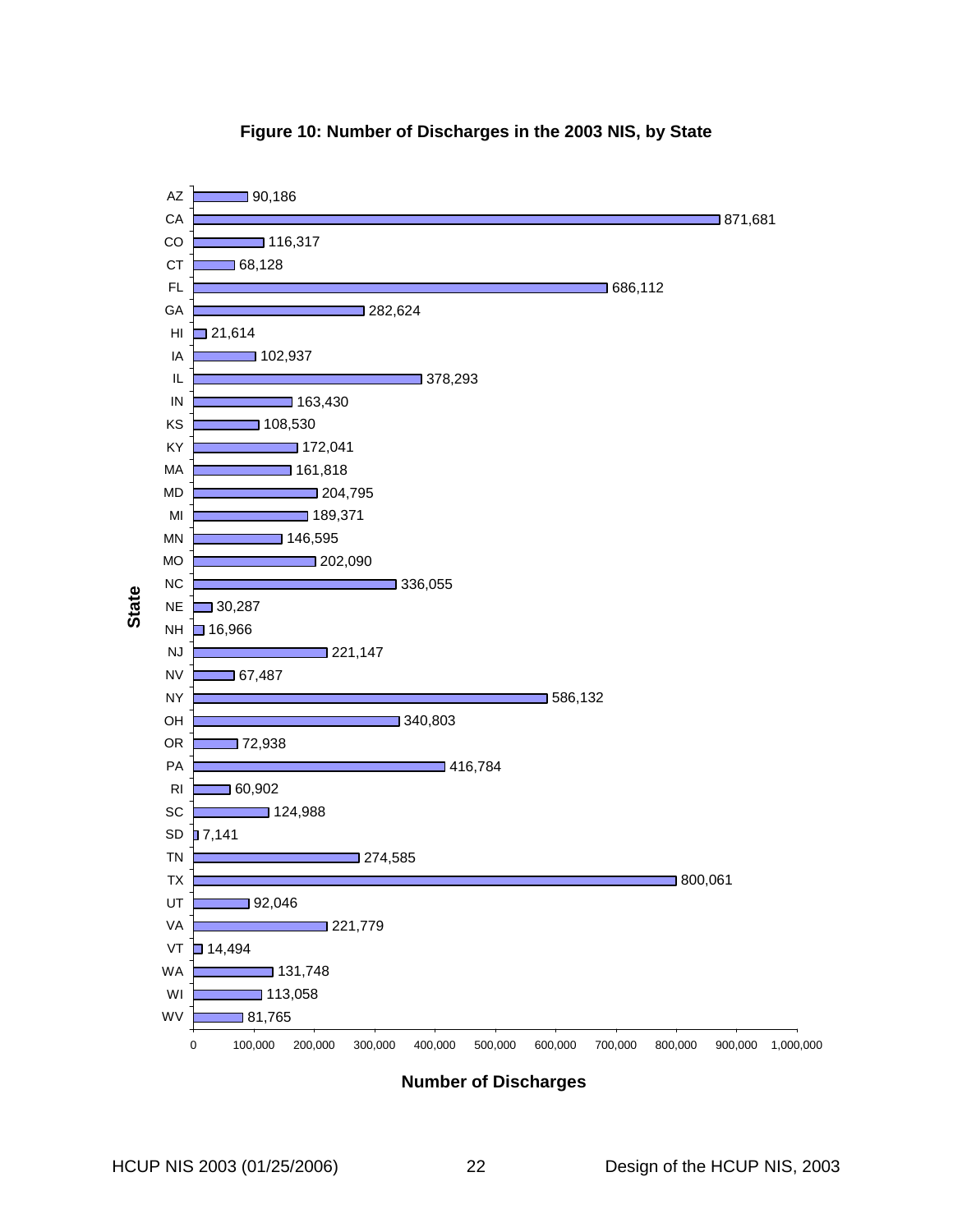## <span id="page-30-0"></span>**SAMPLE WEIGHTS**

To obtain nationwide estimates, we developed discharge weights using the AHA universe as the standard. These were developed separately for hospital- and discharge-level analyses. Hospital-level weights were developed to extrapolate NIS sample hospitals to the hospital universe. Similarly, discharge-level weights were developed to extrapolate NIS sample discharges to the discharge universe.

## **Hospital Weights**

Hospital weights to the universe were calculated by post-stratification. For each year, hospitals were stratified on the same variables that were used for sampling: geographic region, urban/rural location, teaching status, bed size, and control. The strata that were collapsed for sampling were also collapsed for sample weight calculations. Within each stratum *s*, each NIS sample hospital's universe weight was calculated as:

 $W_s$ (universe) =  $N_s$ (universe) ÷  $N_s$ (sample)

where  $W_s$ (universe) was the hospital universe weight, and  $N_s$ (universe) and  $N_s$ (sample) were the number of community hospitals within stratum *s* in the universe and sample, respectively. Thus, each hospital's universe weight (HOSPWT) is equal to the number of universe hospitals it represents during that year. Because 20% of the hospitals in each stratum were sampled when possible, the hospital weights are usually near five.

## **Discharge Weights**

The calculations for discharge-level sampling weights were similar to the calculations for hospital-level sampling weights. The discharge weights are usually constant for all discharges within a stratum. The only exceptions are for strata with sample hospitals that, according to the AHA files, were open for the entire year but contributed less than a full year of data to the NIS. For those hospitals, we *adjusted* the number of observed discharges by a factor of  $4 \div Q$ , where Q was the number of calendar quarters for which the hospital contributed discharges to the NIS. For example, when a sample hospital contributed only two quarters of discharge data to the NIS, the *adjusted* number of discharges was double the observed number. This adjustment was done only for weighting purposes. The NIS data set includes only the actual (unadjusted) number of observed discharges.

With that minor adjustment, each discharge weight is essentially equal to the number of AHA universe discharges that each sampled discharge represents in its stratum. This calculation was possible because the number of total discharges was available for every hospital in the universe from the AHA files. Each universe hospital's AHA discharge total was calculated as the sum of newborns and hospital discharges.

Discharge weights to the universe were calculated by post-stratification. Hospitals were stratified just as they were for universe hospital weight calculations. Within stratum *s*, for hospital *i*, each NIS sample discharge's universe weight was calculated as:

 $DW_{is}$ (universe) =  $[DN_s$ (universe) ÷ ADN<sub>s</sub>(sample)] \* (4 ÷ Q<sub>i</sub>)

where  $DW_{is}$ (universe) was the discharge weight;  $DN_s$ (universe) represented the number of discharges from community hospitals in the universe within stratum *s*; ADN<sub>s</sub>(sample) was the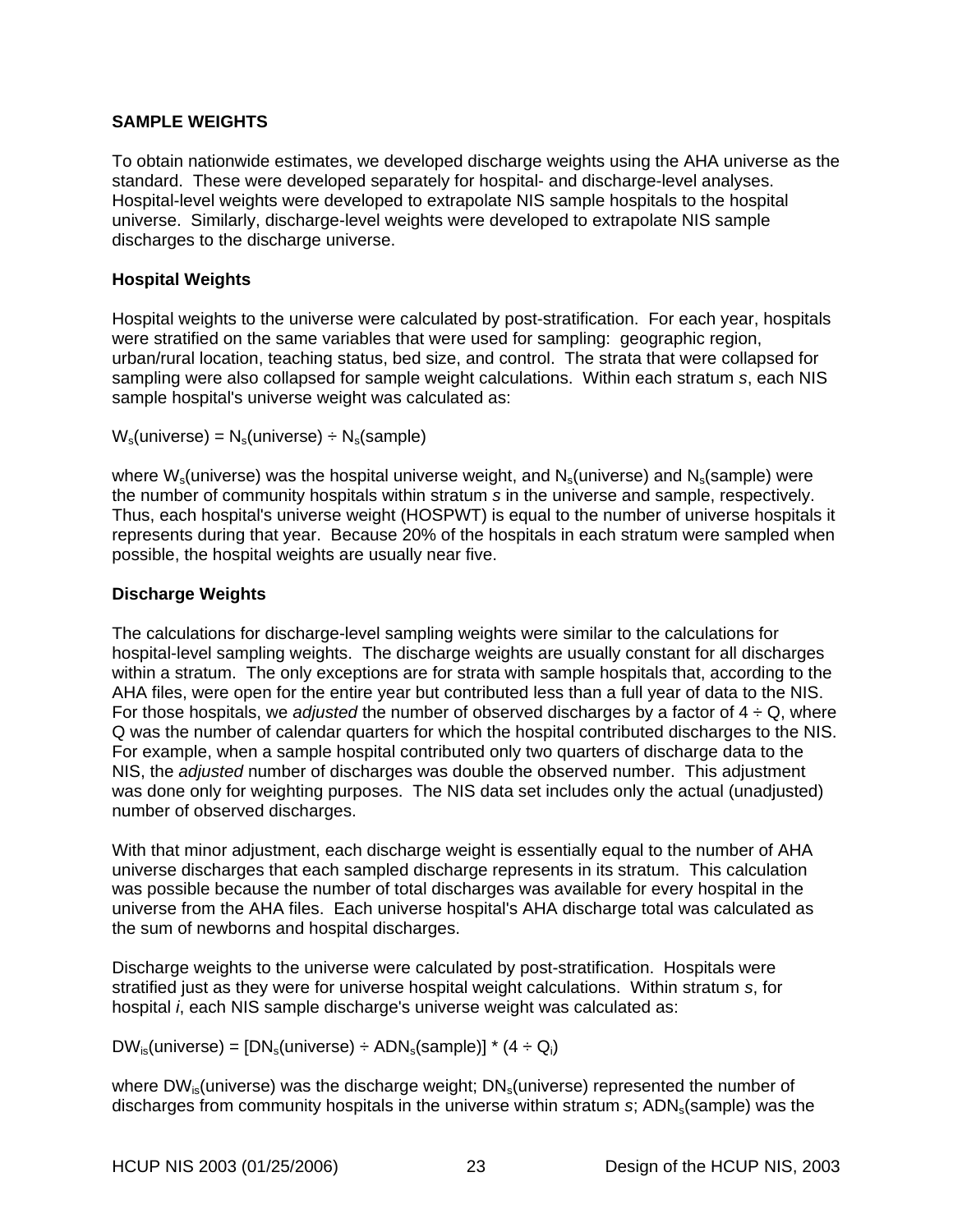<span id="page-31-0"></span>number of *adjusted* discharges from sample hospitals selected for the NIS; and Qi was the number of quarters of discharge data contributed by hospital *i* to the NIS (usually  $Q_i = 4$ ). Thus, each discharge's weight (DISCWT) is equal to the number of universe discharges it represents in stratum *s* during that year. Because all discharges from 20% of the hospitals in each stratum were sampled when possible, the discharge weights are usually near five.

## **Weight Data Elements**

To produce nationwide estimates, use one of the following discharge weights to extrapolate discharges in the NIS Core file to the discharges from all U.S. community, non-rehabilitation hospitals. When using one of the 10% subsample files, use the subsample discharge weight (the discharge weight multiplied by 10). When using the hospital weights with the subsample files, there is no need to multiply the hospital weights because all hospitals will be represented in the subsample files. Thus, the same hospital weight (HOSPWT) can be used for the full NIS and for the subsample files.

| <b>NIS Year</b> | Name of Discharge Weight on the<br><b>Core File to Use for Creating</b><br><b>Nationwide Estimates</b>             | Name of Discharge Weight on the<br>10% Subsample File to Use for<br><b>Creating Nationwide Estimates</b>                         |
|-----------------|--------------------------------------------------------------------------------------------------------------------|----------------------------------------------------------------------------------------------------------------------------------|
| 2001-2003       | DISCWT for all analyses.                                                                                           | DISCWT10 for all analyses.<br>$\bullet$                                                                                          |
| 2000            | DISCWT to create nationwide<br>$\bullet$<br>estimates for all analyses except<br>those that involve total charges. | DISCWT <sub>10</sub> to create nationwide<br>$\bullet$<br>estimates for all analyses except<br>those that involve total charges. |
|                 | <b>DISCWTCHARGE to create</b><br>$\bullet$<br>nationwide estimates of total<br>charges.                            | DISCWTCHARGE10 to create<br>nationwide estimates of total<br>charges.                                                            |
| 1998-1999       | DISCWT for all analyses.<br>$\bullet$                                                                              | DISCWT10 for all analyses.<br>$\bullet$                                                                                          |
| 1988-1997       | DISCWT_U for all analyses.<br>$\bullet$                                                                            | D10CWT_U for all analyses.                                                                                                       |

## **DATA ANALYSIS**

## **Missing Values**

Missing data values can compromise the quality of estimates. If the outcome for discharges with missing values is different from the outcome for discharges with valid values, then sample estimates for that outcome will be biased and inaccurately represent the discharge population. There are several techniques available to help overcome this bias. One strategy is to use imputation to replace missing values with acceptable values. Another strategy is to use sample weight adjustments to compensate for missing values.<sup>[4](#page-37-1)</sup> Descriptions of such data preparation and adjustment are outside the scope of this report; however, it is recommended that researchers evaluate and adjust for missing data, if necessary.

On the other hand, if the cases with and without missing values are assumed to be similar with respect to their outcomes, no adjustment may be necessary for estimates of means and rates.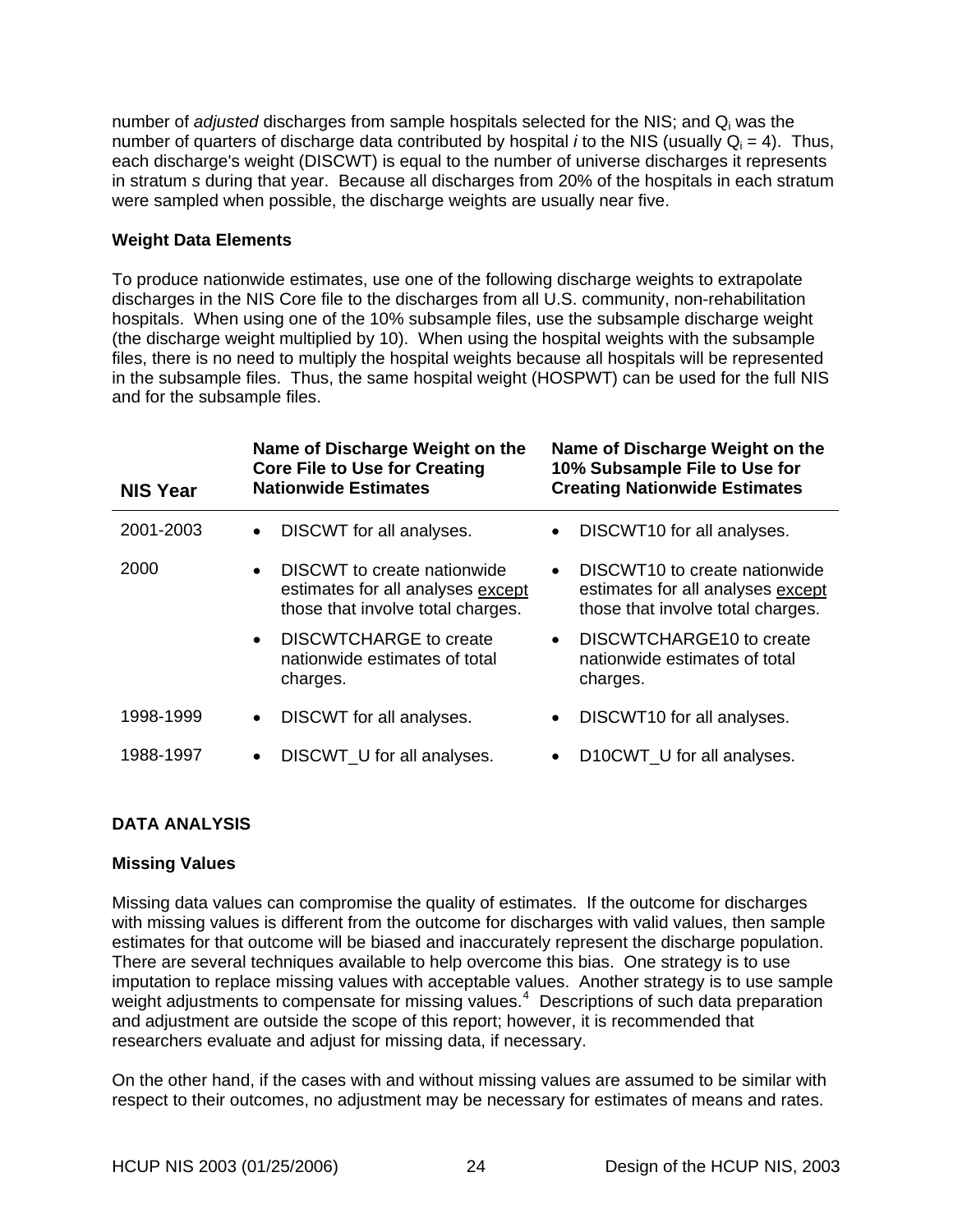<span id="page-32-0"></span>This is because the non-missing cases would be representative of the missing cases. However, some adjustment may still be necessary for the estimates of totals. Sums of data elements (such as aggregate charges) containing missing values would be incomplete because cases with missing values would be omitted from the calculations.

#### **Variance Calculations**

It may be important for researchers to calculate a measure of precision for some estimates based on the NIS sample data. Variance estimates must take into account both the sampling design and the form of the statistic. The sampling design consisted of a stratified, single-stage cluster sample. A stratified random sample of hospitals (clusters) was drawn and then *all* discharges were included from each selected hospital.

If hospitals inside the frame are similar to hospitals outside the frame, the sample hospitals can be treated as if they were randomly selected from the entire universe of hospitals within each stratum. Standard formulas for a stratified, single-stage cluster sample without replacement could be used to calculate statistics and their variances in most applications.

A multitude of statistics can be estimated from the NIS data. Several computer programs are listed below that calculate statistics and their variances from sample survey data. Some of these programs use general methods of variance calculations (e.g., the jackknife and balanced half-sample replications) that take into account the sampling design. However, it may be desirable to calculate variances using formulas specifically developed for some statistics.

These variance calculations are based on finite-sample theory, which is an appropriate method for obtaining cross-sectional, nationwide estimates of outcomes. According to finite-sample theory, the intent of the estimation process is to obtain estimates that are precise representations of the nationwide population at a specific point in time. In the context of the NIS, any estimates that attempt to accurately describe characteristics and interrelationships among characteristics of hospitals and discharges during a specific year should be governed by finite-sample theory. Examples of this would be estimates of expenditure and utilization patterns or hospital market factors.

Alternatively, in the study of hypothetical population outcomes not limited to a specific point in time, the concept of a "superpopulation" may be useful. Analysts may be less interested in specific characteristics from the finite population (and time period) from which the *sample* was drawn than they are in hypothetical characteristics of a conceptual "superpopulation" from which any particular finite *population* in a given year might have been drawn. According to this superpopulation model, the nationwide population in a given year is only a snapshot in time of the possible interrelationships among hospital, market, and discharge characteristics. In a given year, all possible interactions between such characteristics may not have been observed, but analysts may wish to predict or simulate interrelationships that may occur in the future.

Under the finite-population model, the variances of estimates approach zero as the sampling fraction approaches one. This is the case because the population is defined at that point in time, and because the estimate is for a characteristic as it existed when sampled. This is in contrast to the superpopulation model, which adopts a stochastic viewpoint rather than a deterministic viewpoint. That is, the nationwide population in a particular year is viewed as a random sample of some underlying superpopulation over time. Different methods are used for calculating variances under the two sample theories. The choice of an appropriate method for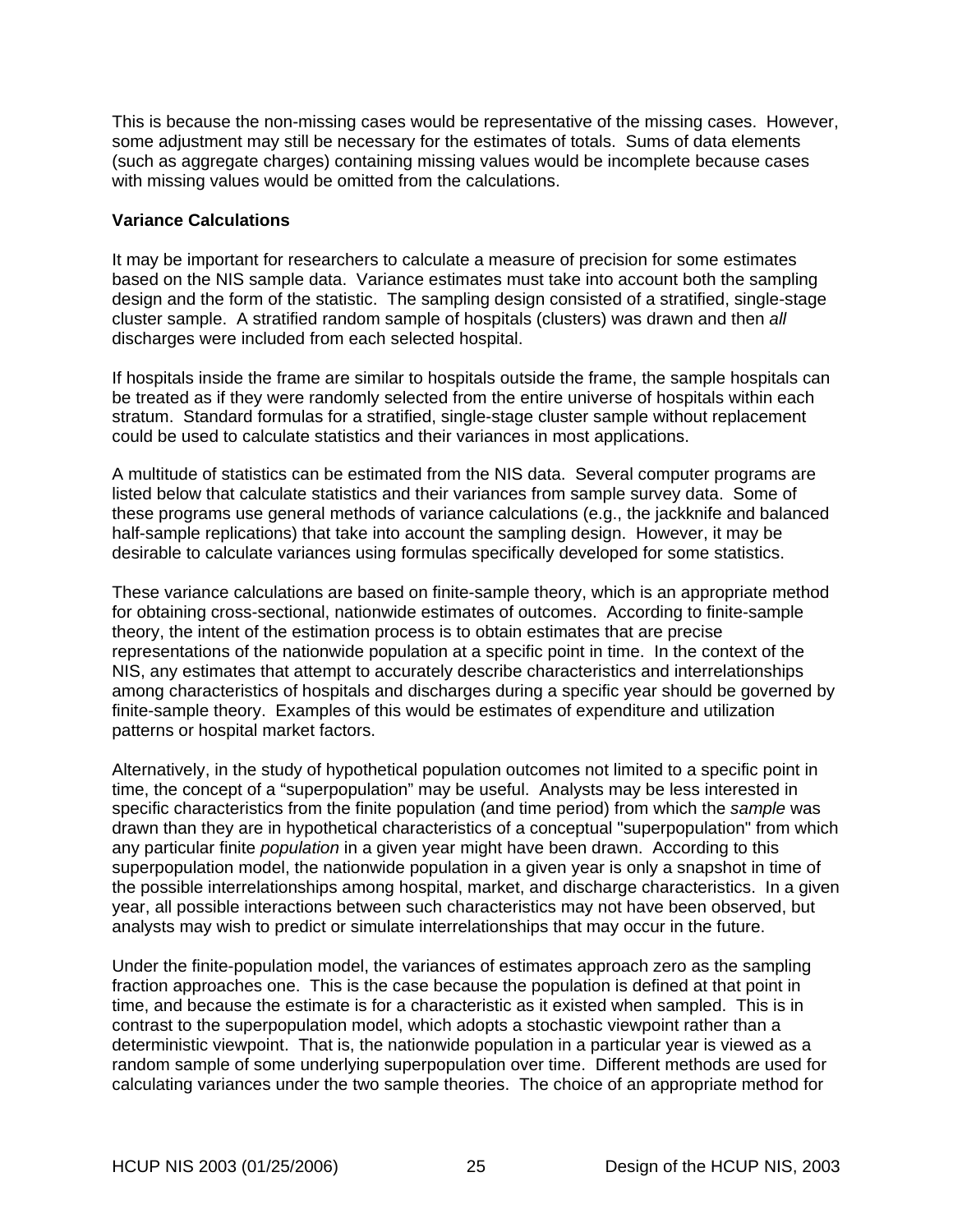<span id="page-33-0"></span>calculating variances for nationwide estimates depends on the type of measure and the intent of the estimation process.

#### **Computer Software for Variance Calculations**

The hospital weights are useful for producing hospital-level statistics for analyses that use the *hospital* as the unit of analysis, while the discharge weights are useful for producing dischargelevel statistics for analyses that use the *discharge* as the unit of analysis. The discharge weights may be used to estimate nationwide population statistics.

In most cases, computer programs are readily available to perform these calculations. Several statistical programming packages allow weighted analyses.<sup>[5](#page-37-1)</sup> For example, nearly all Statistical Analysis System (SAS) procedures incorporate weights. In addition, several statistical analysis programs have been developed to specifically calculate statistics and their standard errors from survey data. Version eight or later of SAS contains procedures (PROC SURVEYMEANS and PROC SURVEYREG) for calculating statistics based on specific sampling designs. STATA and SUDAAN are two other common statistical software packages that perform calculations for numerous statistics arising from the stratified, single-stage cluster sampling design. Examples of the use of SAS, SUDAAN, and STATA to calculate NIS variances are presented in the special report: *Calculating Nationwide Inpatient Sample Variances*. This report is available on the 2003 NIS Documentation CD-ROM and on the HCUP User Support Website at [http://www.hcup-us.ahrq.gov/db/nation/nis/nisrelatedreports.jsp.](http://www.hcup-us.ahrq.gov/db/nation/nis/nisrelatedreports.jsp) For an excellent review of programs to calculate statistics from survey data, visit the following Website: [http://www.hcp.med.harvard.edu/statistics/survey-soft/.](http://www.hcp.med.harvard.edu/statistics/survey-soft/)

The NIS database includes a Hospital Weights file with variables required by these programs to calculate finite population statistics. The file includes hospital identifiers (Primary Sampling Units or PSUs), stratification variables, and stratum-specific totals for the numbers of discharges and hospitals so that finite-population corrections can be applied to variance estimates.

In addition to these subroutines, standard errors can be estimated by validation and crossvalidation techniques. Given that a very large number of observations will be available for most analyses, it may be feasible to set aside a part of the data for validation purposes. Standard errors and confidence intervals can then be calculated from the validation data.

If the analytic file is too small to set aside a large validation sample, cross-validation techniques may be used. For example, tenfold cross-validation would split the data into ten equal-sized subsets. The estimation would take place in ten iterations. In each iteration, the outcome of interest is predicted for one-tenth of the observations by an estimate based on a model fit to the other nine-tenths of the observations. Unbiased estimates of error variance are then obtained by comparing the actual values to the predicted values obtained in this manner.

Finally, it should be noted that a large array of hospital-level variables are available for the entire universe of hospitals, including those outside the sampling frame. For instance, the variables from the AHA surveys and from the Medicare Cost Reports are available for nearly all hospitals in the U.S, although hospital identifiers are suppressed in the NIS for a number of states. For these states it will not be possible to link to outside hospital-level data sources. To the extent that hospital-level outcomes correlate with these variables, they may be used to sharpen regional and nationwide estimates.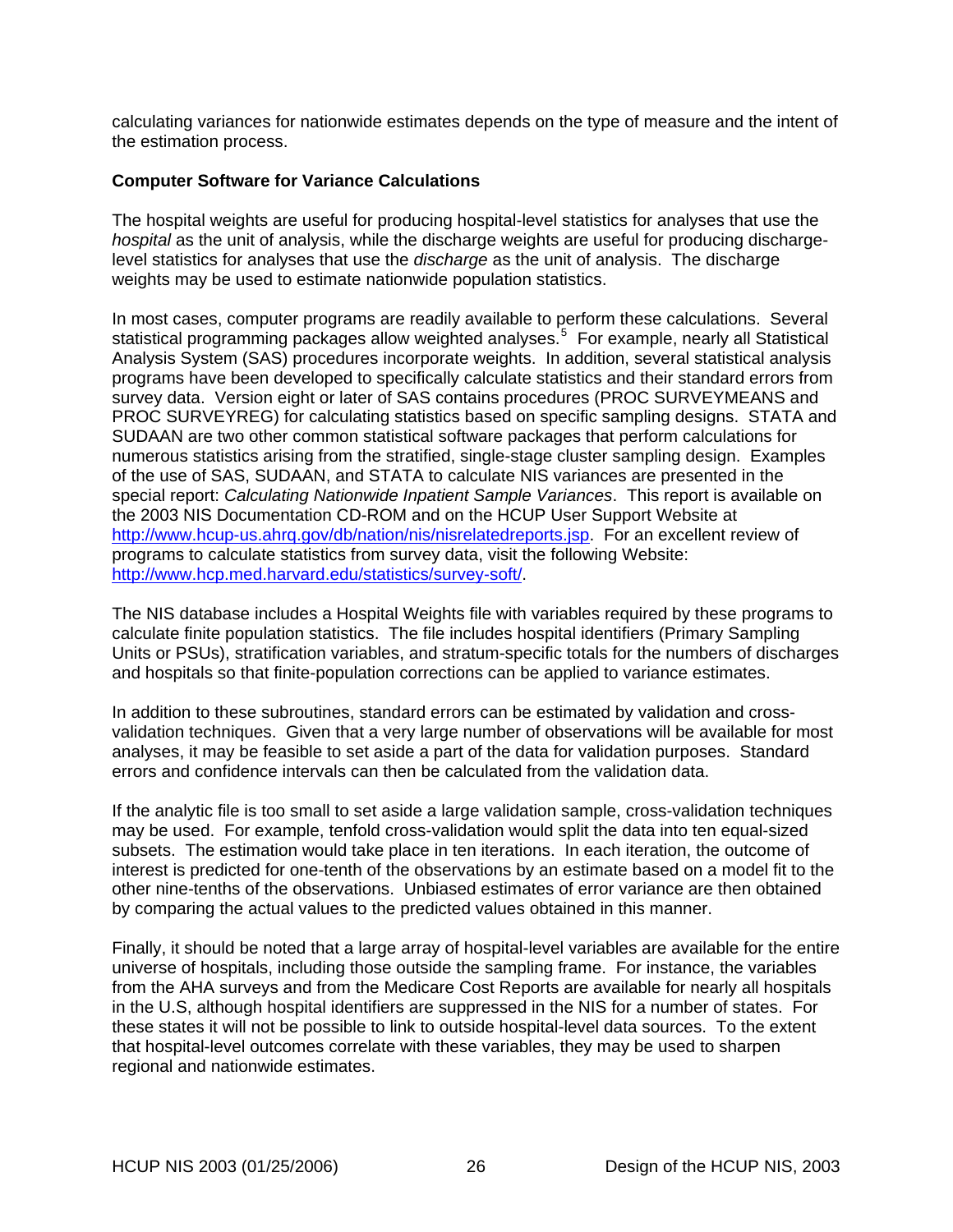<span id="page-34-0"></span>As a simple example, each hospital's number of cesarean sections would be correlated with their total number of deliveries. The figure for cesarean sections must be obtained from discharge data, but the number of deliveries is available from AHA data. Thus, if a regression model can be fit predicting cesarean sections from deliveries based on the NIS data, that regression model can then be used to obtain hospital-specific estimates of the number of cesarean sections for all hospitals in the universe.

## **Longitudinal Analyses**

Hospitals that continue in the NIS for multiple consecutive years are a subset of the hospitals in the NIS for any one of those years. Consequently, longitudinal analyses of hospital-level outcomes may be biased, if they are based on any subset of NIS hospitals limited to continuous NIS membership. In particular, such subsets would tend to contain fewer hospitals that opened, closed, split, merged, or changed strata. Further, the sample weights were developed as annual, cross-sectional weights, rather than longitudinal weights. Therefore, different weights might be required, depending on the statistical methods employed by the analyst.

One approach to consider in hospital-level longitudinal analyses is to use repeated-measure models that allow hospitals to have missing values for some years. However, the data are not actually missing for some hospitals, such as those that closed during the study period. In any case, the analyses may be more efficient (e.g., produce more precise estimates) if they account for the potential correlation between repeated measures on the same hospital over time, yet incorporate data from all hospitals in the sample during the study period.

## **Studying Trends**

When studying trends over time using the NIS, be aware that the sampling frame for the NIS changes over time. Because more states have been added, estimates from earlier years of the NIS may be subject to more sampling bias than later years of the NIS. In order to facilitate analysis of trends using multiple years of NIS data, an alternate set of NIS discharge and hospital weights for the 1988-1997 HCUP NIS were developed. These alternative weights were calculated in the same way as the weights for the 1998 and later years of the NIS. The special report, *Using the HCUP Nationwide Inpatient Sample to Estimate Trends*, includes details regarding the alternate weights and other recommendations for trends analysis. Both the NIS Trends Report and the alternative weights are available on the HCUP-US web site under Methods Series (http://www.hcup-us.ahrq.gov/reports/methods.jsp). The NIS Trends Report is also available on the NIS Documentation CD-ROM.

## **Discharge Subsamples**

The two nonoverlapping 10% subsamples of discharges were drawn from the NIS file for each year for several reasons pertinent to data analysis. One reason for creating the subsamples was to reduce processing costs for selected studies that will not require the entire NIS. Another reason was that the two subsamples may be used to validate models and obtain unbiased estimates of standard errors. That is, one subsample may be used to estimate statistical models, while the other subsample may be used to test the fit of those models on new data. This is a very important analytical step, particularly in exploratory studies, where one runs the risk of fitting noise in the data.

For example, it is well known that the percentage of variance explained by a regression,  $\mathsf{R}^2$ , is generally overestimated by the data used to fit a model. The regression model could be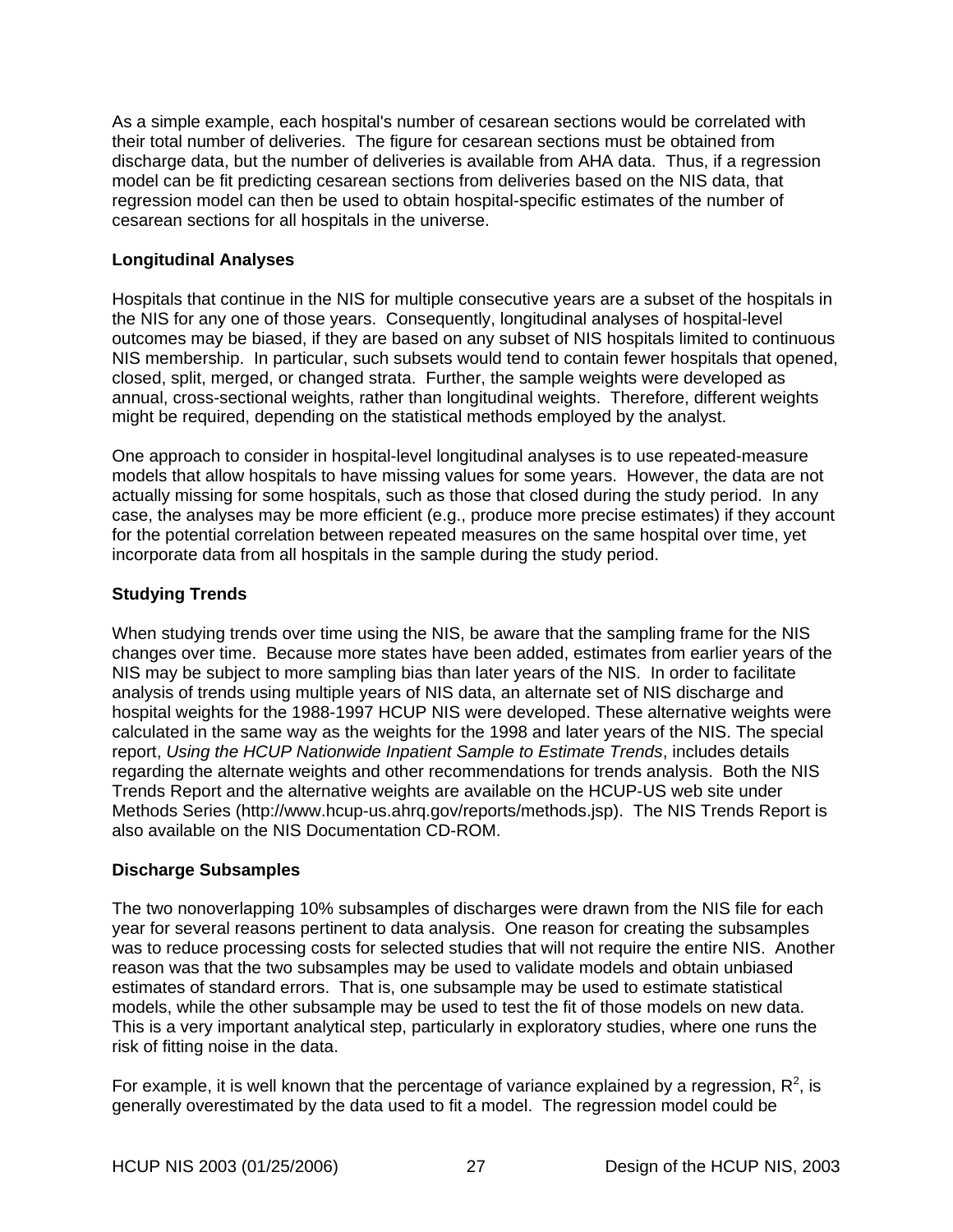<span id="page-35-0"></span>estimated from the first subsample and then applied to the second subsample. The squared correlation between the actual and predicted value in the second subsample is an unbiased estimate of the model's true explanatory power when applied to new data.

## **CONCLUSION**

In this report, we have described the development and use of the NIS sample and weights and summarized the contents of the 2003 NIS. We have included cumulative information for all previous years to provide a longitudinal view of the database. Once again, the nationwide representation of the sample has been enhanced by incorporating data from additional HCUP State Partners, a total of 37 participants for the year 2003. We have highlighted important considerations for data analysis and have provided references to detailed reports on this subject.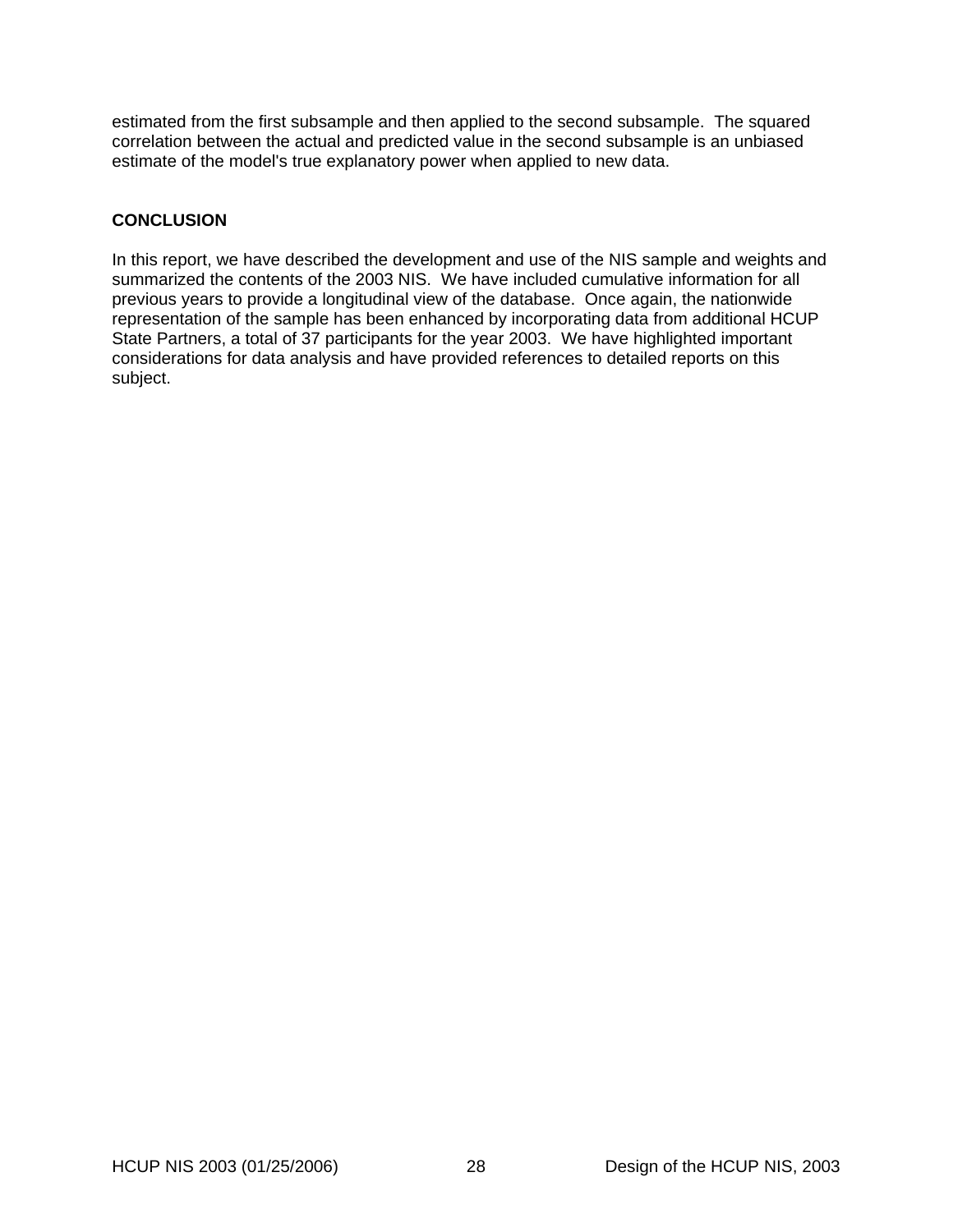#### <span id="page-36-0"></span>**ENDNOTES**

- 1 Most AHA Annual Survey files do not cover a January-to-December period for every hospital. The numbers of hospitals for 1988-1991 are based on adjusted versions of the files which we created by apportioning the data from adjacent survey files across calendar years. The numbers of hospitals for later years are based on the unadjusted AHA Annual Survey files.
- $\mathfrak{p}$  We used the following AHA Annual Survey data elements to assign the NIS Teaching Hospital Indicator:

AHA Data Element Name = Description [HCUP Data Element Name].

 $BDH = Number of short term hospital beds [B001H].$ 

BDTOT = Number of total facility beds [B001].

FTRES = Number of full time employees: interns & residents (medical & dental) [E125]. PTRES = Number of part time employees: interns & residents (medical & dental) [E225]. MAPP8 = Council of Teaching Hospitals (COTH) indicator [A101].

MAPP3 = AMA approved residency program indicator [A102].

Prior to the 1998 NIS, we used the following SAS code to assign the NIS teaching hospital status indicator, H\_TCH:

```
/* FIRST ESTABLISH SHORT-TERM BEDS DEFINITION */ 
IF BDH NE . THEN BEDTEMP = BDH ; /* SHORT TERM BEDS */ 
ELSE IF BDH =. THEN BEDTEMP=BDTOT ; /* TOTAL BEDS PROXY */ 
/*******************************************************/ 
/* NEXT ESTABLISH TEACHING STATUS BASED ON F-T & P-T */ 
/* RESIDENT/INTERN STATUS FOR HOSPITALS. */ 
/*******************************************************/ 
RESINT = (FTRES + .5*PTRES)/BEDTEMP ; 
IF (MAPP3 = . AND MAPP8 = .) THEN DO ; 
     IF RESINT > .10 THEN ST_TEACH = 1 ; 
     ELSE ST_TEACH = 0 ; 
END ; 
IF (MAPP3=1 OR MAPP8=1) THEN ST_TEACH=1 ; /* 1=TEACHING */ 
ELSE ST_TEACH=0 ; \hspace{1cm} /* 0=NONTEACHING */
/*******************************************************/ 
/* CREATE TEACHING CATEGORY VARIABLES TO FURTHER */ 
/* REFINE TEACHING STATUS DEFINITION. */ 
/*******************************************************/ 
IF ST TEACH = 1 THEN DO ;
     IF 0 < RESINT < .15 THEN TEACHCAT=0 ; /* MINOR CATEGORY */ 
     ELSE IF RESINT GE .15 THEN TEACHCAT=1 ; /* MAJOR CATEGORY */ 
     ELSE ST_TEACH = 0 ; /* NONTEACH STATUS*/ 
END ;
```